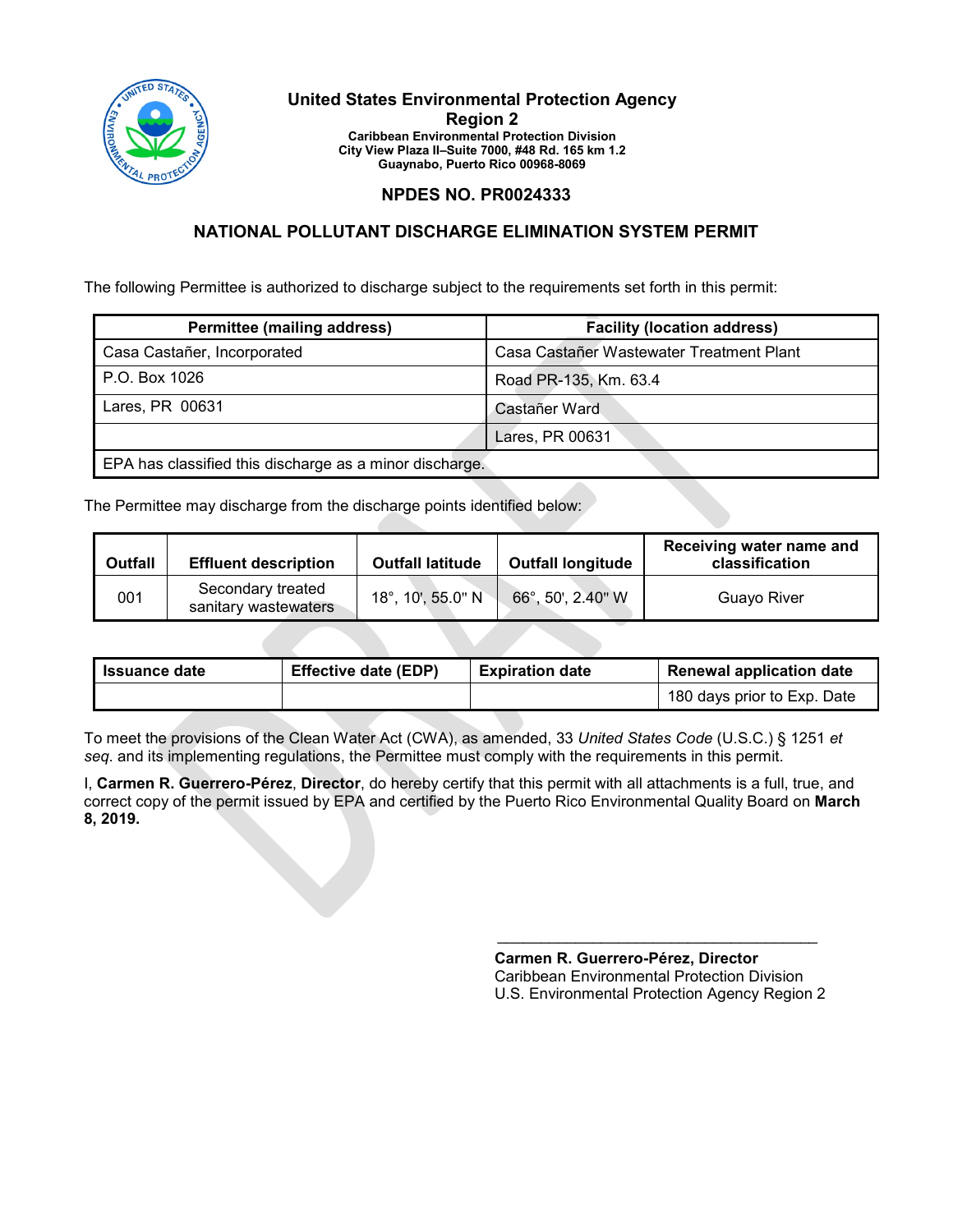#### **CONTENTS**

- PART I. [Background](#page-2-0)
- PART II. [Effluent Limitations and Monitoring Requirements](#page-3-0)
- PART III. [Reporting Requirements and Compliance Determination](#page-8-0)
- PART IV. [Standard and Special Conditions](#page-10-0)
- [Attachment A: Definitions](#page-15-0)
- [Attachment B: Standard Conditions](#page-18-0)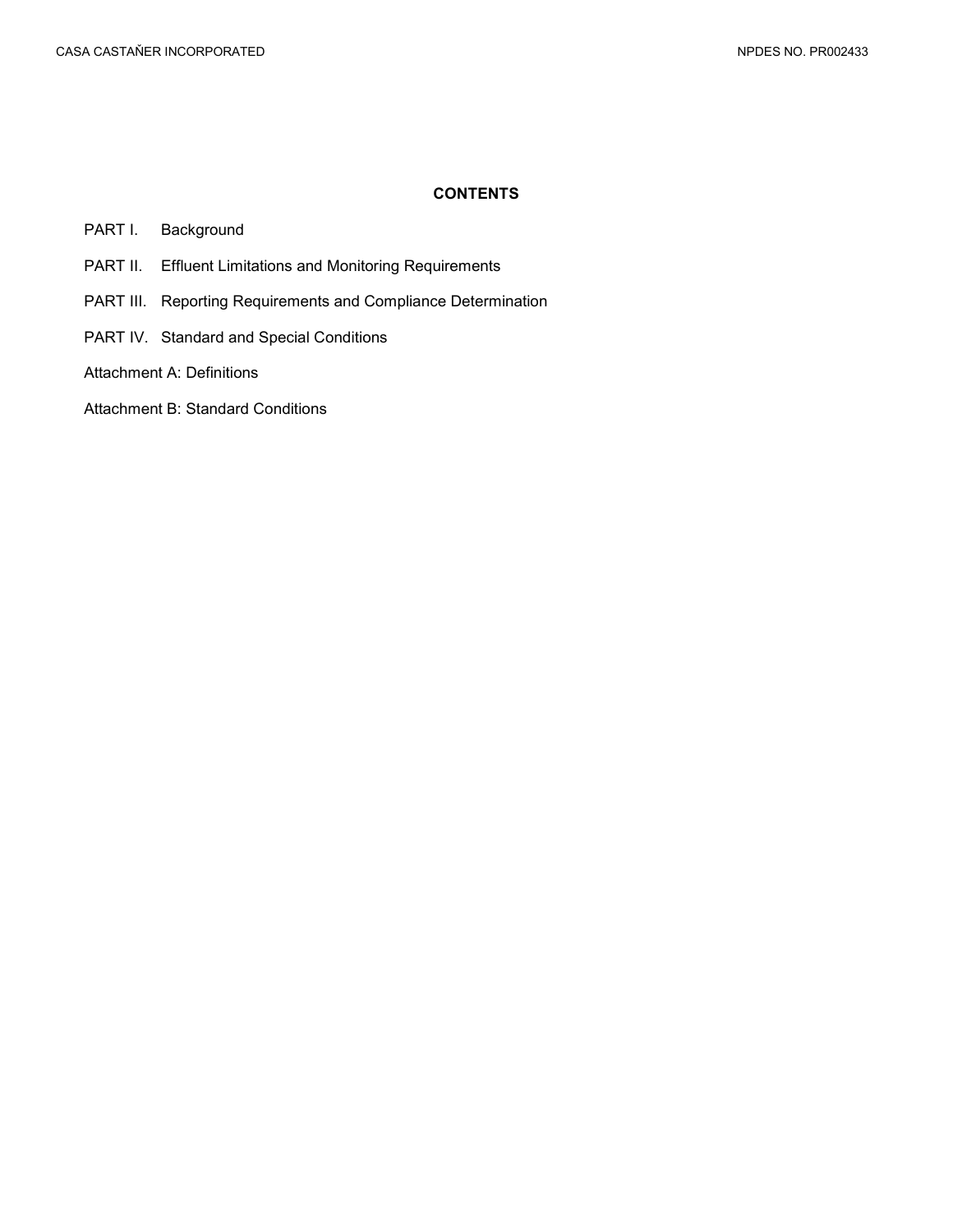# <span id="page-2-0"></span>**PART I. BACKGROUND**

- **A. Rationale for Permit Requirements**. This permit is issued pursuant to CWA section 402 and implementing regulations adopted by EPA. EPA developed the requirements in this permit on the basis of information submitted as part of the complete application and monitoring and reporting requirements, and other available information. This permit contains Technology-Based Effluent Limits (TBELS) based on a case-by-case determination using Best Professional Judgment (BPJ) in accordance with 40 CFR 125. and Water Quality-Based Effluent Limits (WQBELs) based on the Puerto Rico Water Quality Standards Regulation (PRWQS), as amended. The accompanying Fact Sheet contains detailed information and rationale for permit requirements.
- **B. Water Quality Certificate**. Pursuant to CWA Section 401(a)(1), after due consideration of the applicable provisions established in the PRWQS and CWA Sections 208(e), 301, 302, 303, 304(e), 306 and 307, on **March 8, 2019** the Puerto Rico Environmental Quality Board (EQB) certified that reasonable assurance was determined that the allowed discharge will not cause violations to the applicable water quality standards for the receiving water body if the limitations and monitoring requirements in the Water Quality Certificate are met. Additional requirements could be required to comply with other sections of the CWA.
- **C. Impaired Waters and Total Maximum Daily Loads (TMDLs)**. This facility discharges to an impaired water**.**  A TMDL have been developed and approved by EPA for the following parameter: Fecal Coliforms. The effluent limitations in this permit are consistent with the assumptions and requirements of any Waste Load Allocation (WLA) assigned to the Permittee  $[40 \text{ CFR } 122.44(d)(1)(vi)(B)].$
- **D. Antidegradation and Anti-backsliding Requirements**. The discharge is consistent with the federal antidegradation provisions at 40 CFR 131.12, 72 Federal Register 238 (December 12, 2007, pages 70517- 70526), and EQB's *Anti-Degradation Policy Implementation Procedure* in Attachment A of PRWQS. Some effluent limitations in this permit are less stringent that those in the previous permit and the rationale for these limitations are provided in the Fact Sheet for this permit. An anti-backsliding analysis has been conducted and EPA has determined that these limitations are consistent with the anti-backsliding requirements at 40 CFR 122.44(l).
- **E. Public Participation**. Federal regulations at 40 CFR 124 require EPA to consider all significant comments on the draft permit received during the public comment period in the development of the final permit. Any comments received will be provided in a Responsiveness Summary issued with the final permit.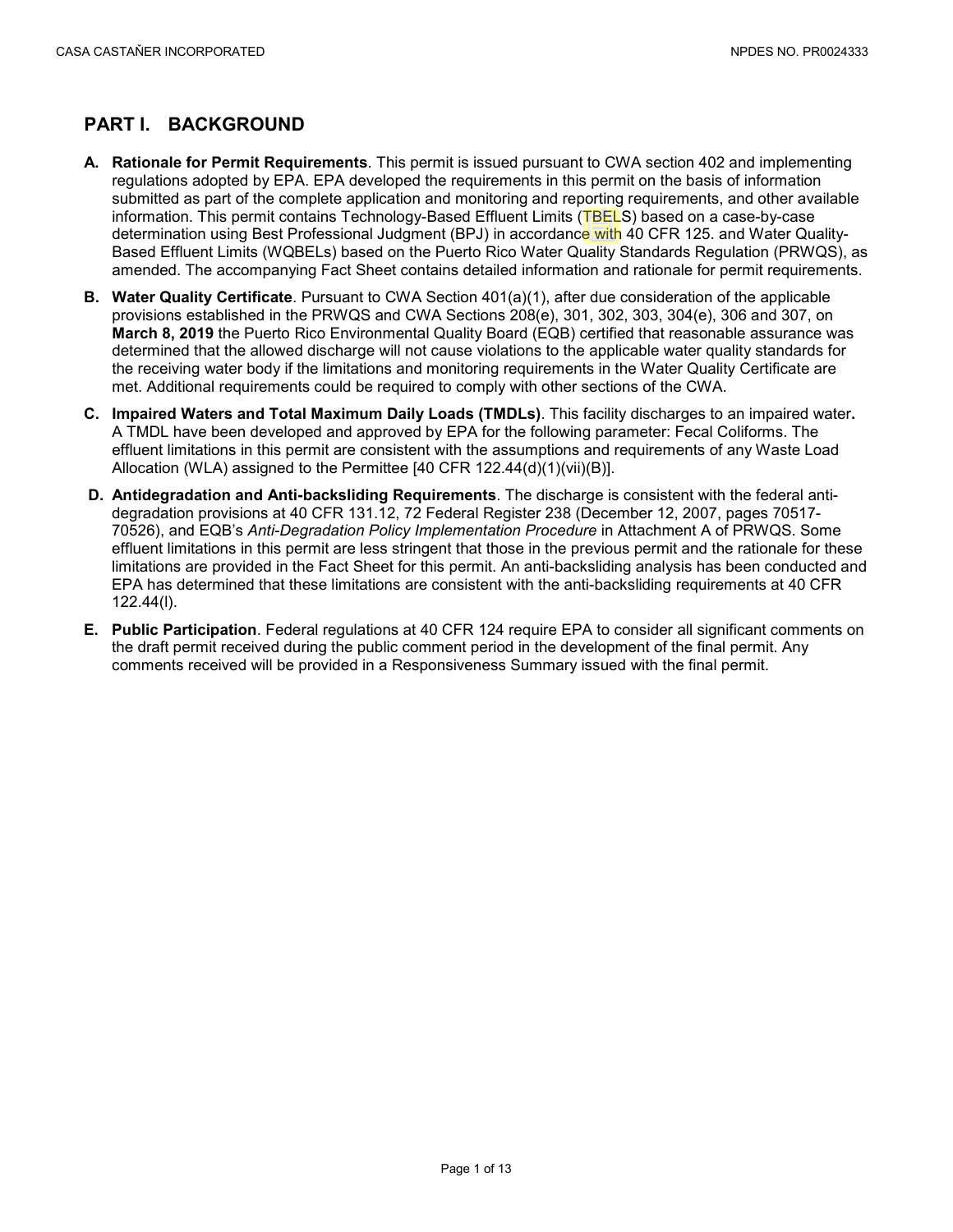# **PART II. EFFLUENT LIMITATIONS AND MONITORING REQUIREMENTS**

#### **A. Final Effluent Limitations—Outfall Number 001**

The Permittee must maintain compliance with the following effluent limitations at Outfall 001**.** The discharge at Outfall 001 is composed of secondary treated sanitary wastewaters.

### **Effluent Limitations Table**

<span id="page-3-0"></span>

|                                              |                                                  |                    | <b>Effluent limitations</b> |                         | <b>Monitoring requirements</b> |                                         |                  |
|----------------------------------------------|--------------------------------------------------|--------------------|-----------------------------|-------------------------|--------------------------------|-----------------------------------------|------------------|
| <b>Parameter</b>                             | <b>Units</b>                                     | Average<br>monthly | Average<br>weekly           | <b>Maximum</b><br>daily | <b>Sample</b><br>type          | <b>Minimum</b><br>sampling<br>frequency | <b>Footnotes</b> |
|                                              | mg/L                                             | 30.0               | 45.0                        | 30.0                    | 24-Hr<br>Composite             | 2/Month                                 | (4)              |
| Effluent BOD, 5-day (20°C)                   | minimum %<br>removal                             | 85                 |                             | --                      | Calculated                     | 1/Month                                 | (4)              |
| Color                                        | Pt-Co Units                                      | $-$                | $-$                         | 20                      | Grab                           | 1/Month                                 | (6)              |
| Dissolved Oxygen                             | mg/L                                             | --                 | $\overline{a}$              | $\geq 5$                | Grab                           | 1/Day                                   |                  |
|                                              | (colonies/<br>100 ml)                            | 35                 |                             | --                      | Grab                           | 2/Month                                 | (2)              |
| Enterococci                                  | 90 <sup>th</sup><br>Percentile of<br>the samples | 130                |                             | --                      | Calculated                     | 2/Month                                 | (2)              |
| Flow                                         | <b>MGD</b>                                       | --                 | $-$                         | 0.009                   | Metered                        | Continuous                              | (1)              |
| Copper                                       | µg/L                                             | --                 |                             | 6.0                     | Grab                           | 1/Month                                 |                  |
| Lead                                         | µg/L                                             |                    |                             | 1.5                     | Grab                           | 1/Month                                 |                  |
| Oil and Grease                               | mg/L                                             | --                 | $\overline{a}$              | Monitor                 | Grab                           | 1/Month                                 |                  |
| pH                                           | SU                                               |                    | Minimum 6.0<br>Maximum 9.0  |                         | Grab                           | 1/Day                                   |                  |
| <b>Residual Chlorine</b>                     | µg/L                                             | --                 | $\overline{\phantom{a}}$    | 11                      | Grab                           | 1/Day                                   | (3)              |
| Suspended, Colloidal or<br>Settleable Solids | mL/L                                             |                    |                             | Monitor                 | Grab                           | 1/Day                                   |                  |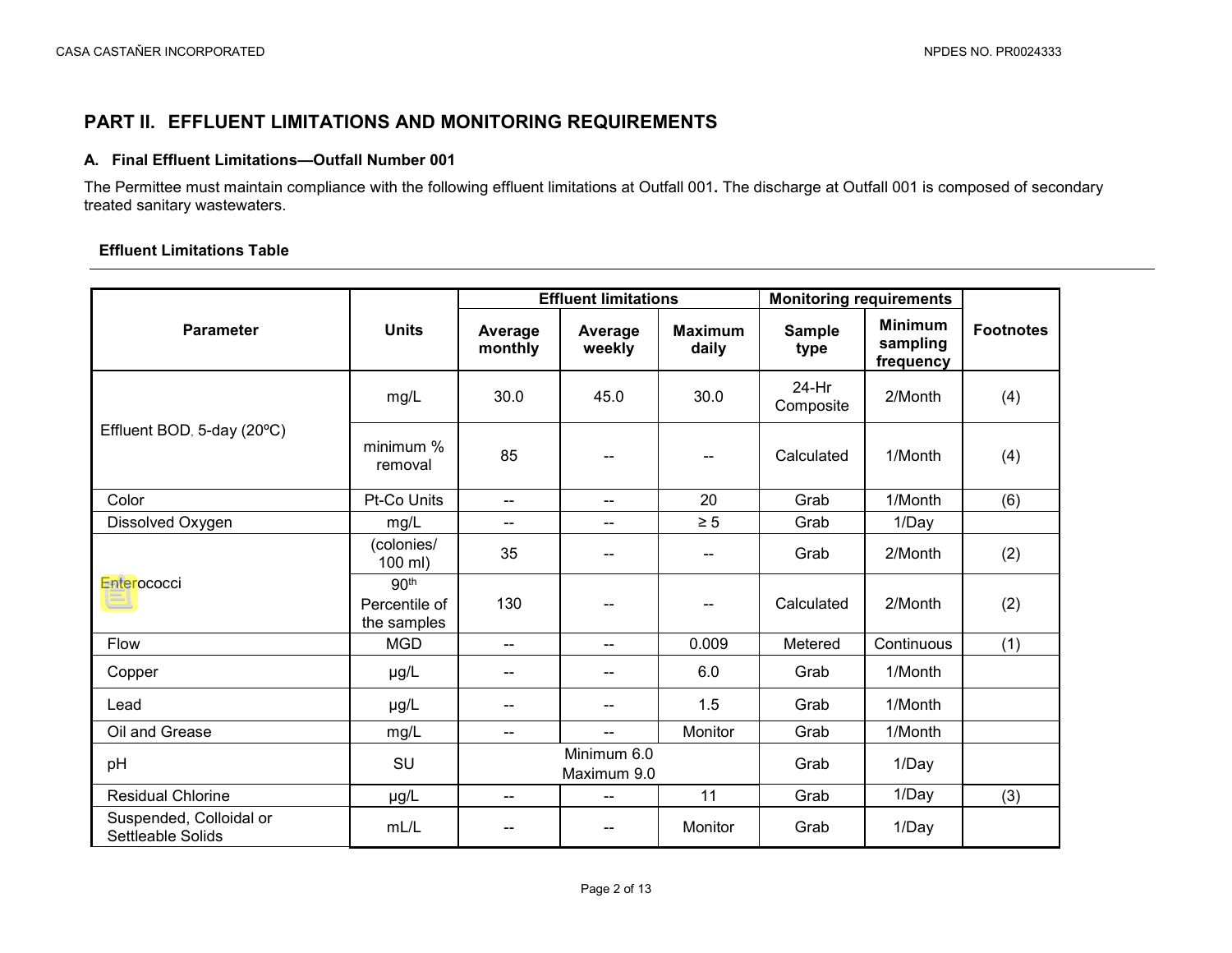|                                                          |                      |                    | <b>Effluent limitations</b> |                         | <b>Monitoring requirements</b> |                                         |                  |
|----------------------------------------------------------|----------------------|--------------------|-----------------------------|-------------------------|--------------------------------|-----------------------------------------|------------------|
| <b>Parameter</b>                                         | <b>Units</b>         | Average<br>monthly | Average<br>weekly           | <b>Maximum</b><br>daily | <b>Sample</b><br>type          | <b>Minimum</b><br>sampling<br>frequency | <b>Footnotes</b> |
| Surfactants as MBAS                                      | µg/L                 | --                 | --                          | 100                     | Grab                           | 1/Month                                 |                  |
| Temperature                                              | $^{\circ}C$          | --                 | --                          | 32.2                    | Grab                           | 1/Day                                   |                  |
| Total Ammonia Nitrogen (TAN)                             | µg/L                 | --                 | --                          | Monitor                 | Grab                           | 1/Month                                 |                  |
| <b>Total Dissolved Solids</b>                            | mg/L                 | --                 | --                          | Monitor                 | Grab                           | 1/Month                                 | (5)              |
| Total Nitrogen (TKN, NO <sub>2</sub> , NO <sub>3</sub> ) | $\mu$ g/L            | --                 | --                          | 128,964                 | Grab                           | 1/Month                                 | (6)              |
| <b>Effluent TSS</b>                                      | mg/L                 | 30                 | 45                          |                         | 24-Hr<br>Composite             | 2/Month                                 | (4)              |
|                                                          | minimum %<br>removal | 85                 |                             |                         | Calculated                     | 1/Month                                 | (4)              |
| <b>Total Phosphorus</b>                                  | $\mu$ g/L            | --                 | --                          | 4,131                   | Grab                           | 1/Month                                 | (6)              |
| Turbidity                                                | <b>NTU</b>           | --                 | --                          | 50                      | Grab                           | 1/Year                                  |                  |

#### **Notes, Footnotes and Abbreviations**

Dashes (--) indicate there are no effluent limitations or monitoring requirements for this parameter.

- All limitations expressed in mass calculated from concentration-based limitations are calculated according to: mass (kg/day) = Flow (MGD) x concentration (mg/L) x 3.78 (kg/L)/(mg)(mgd)
- (1) All flow measurements must achieve accuracy within the range of plus or minus  $(\pm)$  10%.
- $(2)$  The enterococci density geometric mean and the 90<sup>th</sup> Percentile shall be calculated on a monthly basis beginning on effective date of permit (EDP) + 90 days, using the 6 points data set obtained during the previous 90-day interval. A monthly report with the calculations and the data set shall be submitted to EQB's Water Quality Area and to the Multimedia Permits and Compliance Branch of the EPA's Region 2 Caribbean Environmental Protection Division, beginning on EDP + 105 days and during the effectiveness of the permit.
- (3) See Part IV.B.1 Special Condition Number 5 and 6.
- (4) 30 day average / 7day average. In addition, the Permittee shall achieve the 30-day average percent removal of not less than 85%.
- (5) The Permittee shall implement a monthly monitoring program using the analytical method approved by EPA with the lowest possible detection level, in accordance with Rule 1306.2 (C) of the PRWQSR as amended, for one (1) year period, after which they will be conducted annually. The monitoring program shall commence no later than thirty (30) days after the EDP. The results of the monitoring program shall be submitted to EQB's Water Quality Area and EPA-Region 2's Multimedia Permits and Compliance Branch no later than sixty (60) days of completion of the one (1) year monitoring program. Based on the evaluation of the results obtained, EQB will determine if an effluent limitation is necessary for this parameter. In such case the WQC will be reopened to revise the effluent limitation.
- (6) Waste Load Allocation (WLA) was performed in order to develop the water quality-based effluent limitation.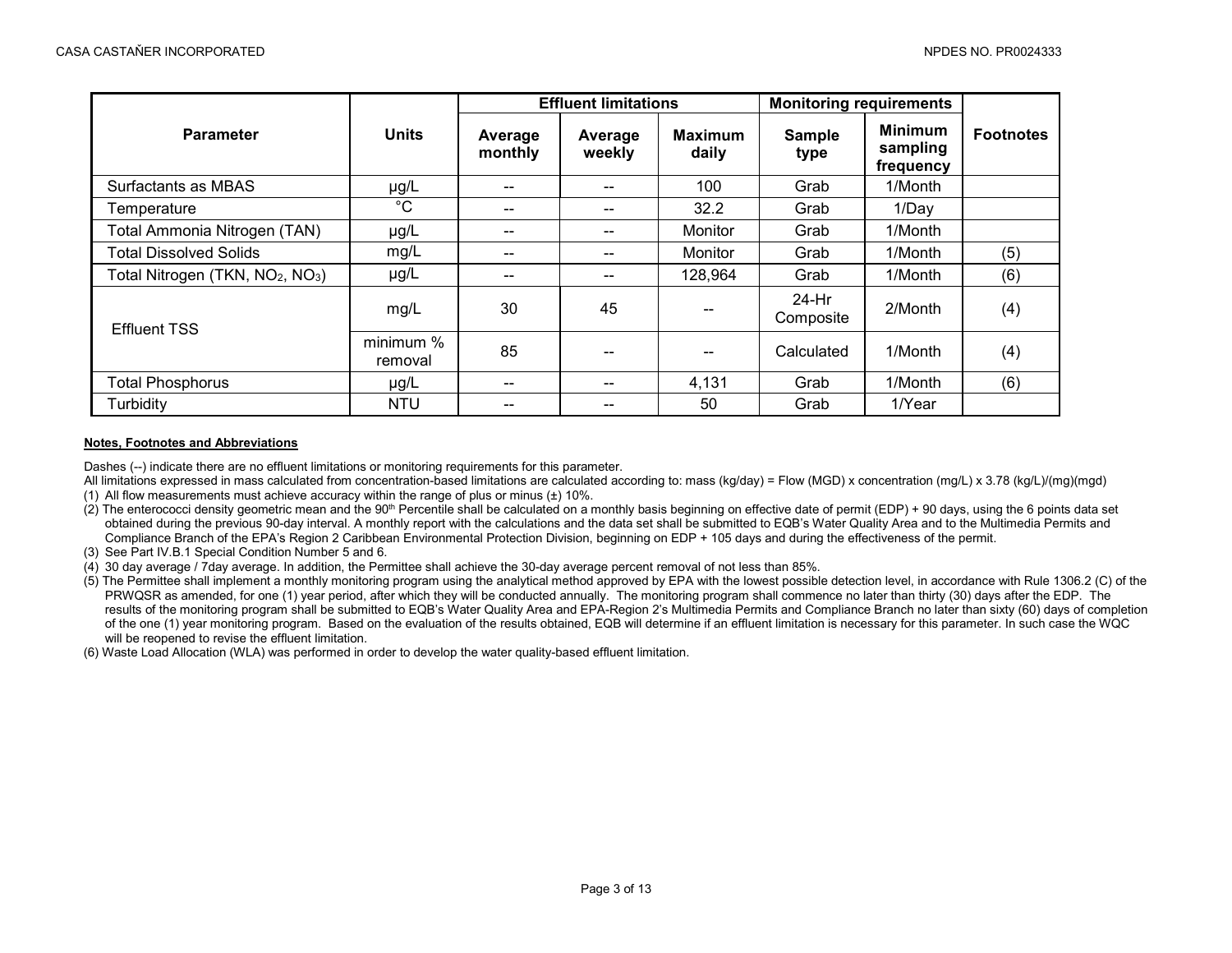### **Ambient Monitoring Requirement Table**

The EQB has performed a WLA pursuant to Rule 1310 of the PRWQSR. During the period beginning on EDP + 60 days and lasting through one (1) year, after which the monitoring shall be conducted annually, the Permittee shall perform ambient monitoring at the immediate vicinity<sup>®</sup> of the discharge station and at the background<sup>Ψ</sup> monitoring station, as specified below. Within thirty (30) days of completion of the one-year monitoring period, the Permittee shall submit a report to EQB's Water Quality Area and EPA-Region 2's Multimedia Permits and Compliance Branch containing the ambient monitoring results obtained as well as the monthly monitoring results obtained during the same time period at the sampling point for discharge 001, for the below parameters. Based on the evaluation of the results obtained, EQB shall determine if the effluent limitations established shall remain as they are or if it is necessary to re-open the WQC to modify (increase or decrease) the effluent limitation for one (1) or more of the below parameters.

#### Receiving Water Name and Classification: Guayo River, SD

|                                                              | <b>Monitoring Requirements</b> |                    |  |
|--------------------------------------------------------------|--------------------------------|--------------------|--|
| <b>Parameters</b>                                            | <b>Measurements Frequency</b>  | <b>Sample Type</b> |  |
| Color (Pt-Co Units) 2,3,4                                    | Monthly                        | Grab               |  |
| Total Nitrogen (TKN, $NO2$ , $NO3$ ) ( $\mu$ g/L) $^{2,3,4}$ | Monthly                        | Grab               |  |
| Total Phosphorus (P) ( $\mu$ g/L) $^{2,3,4}$                 | Monthly                        | Grab               |  |

#### Notes:

Φ The immediate vicinity of the discharge station shall be located twenty-one (21) meters downstream from discharge 001.

Ψ The background sampling station shall be located five (5) meters upstream from discharge 001.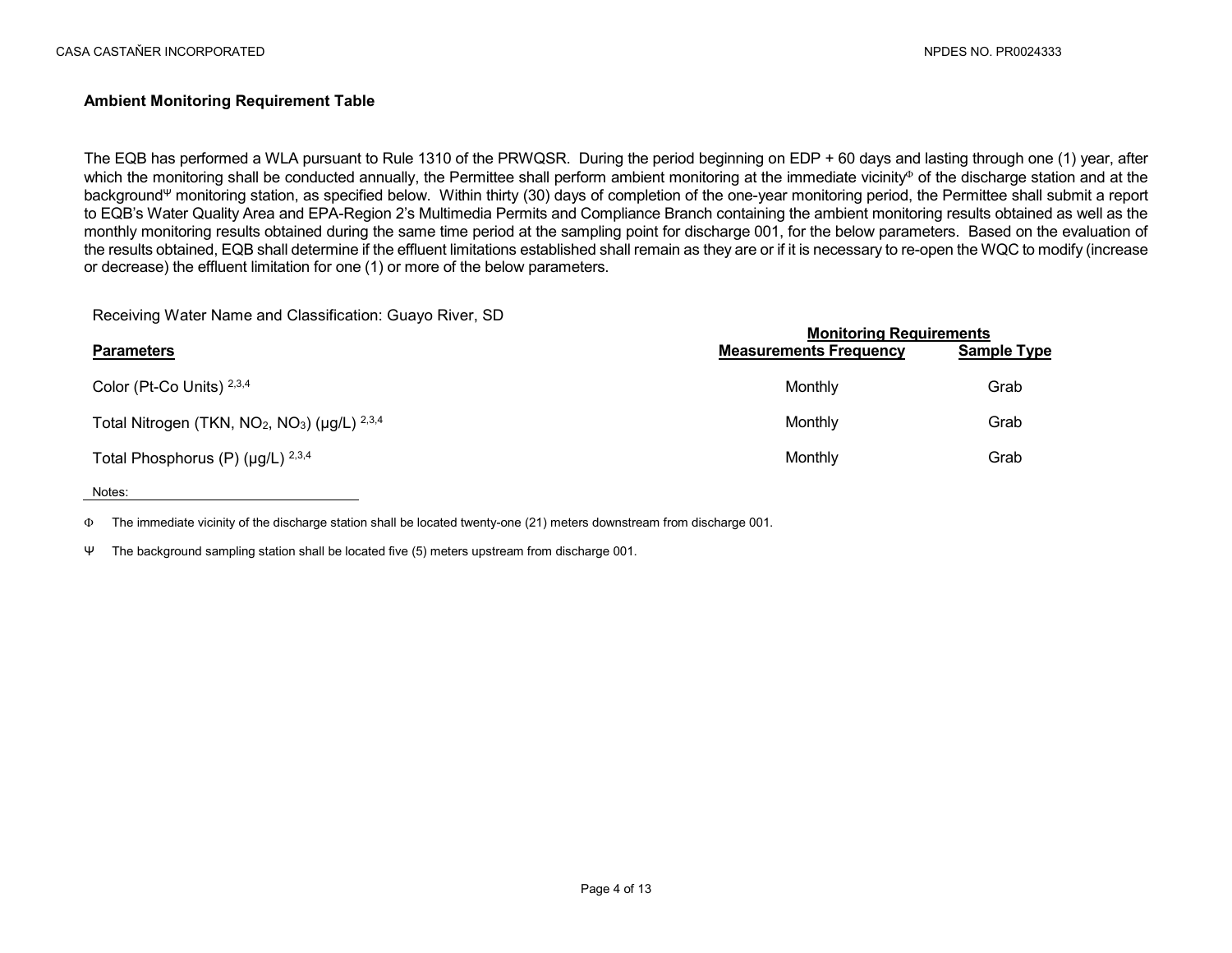### **MODEL CALIBRATION MONITORING REQUIREMENTS**

During the period beginning on EDP + 60 days and lasting through one (1) year, the Permittee shall implement a monitoring program to obtain the necessary data to calibrate the MULTISMP mathematical model, as specified below. Sampling for all parameters shall be performed on the same day. Within thirty (30) days of completion of the one-year monitoring program, the Permittee shall submit a report to EQB and EPA Region 2's Multimedia Permits and Compliance Branch containing the results obtained as well as the monthly monitoring results obtained during the same time period at the sampling point for discharge 001, for the below parameters.

**Monitoring Requirements**

Receiving Water Name and Classification: Guayo River, SD

| <b>Parameters</b>                                                    | <b>Measurement Frequency</b> | <b>Sample Type</b>  | Location |
|----------------------------------------------------------------------|------------------------------|---------------------|----------|
| $BOD5$ (mg/L)                                                        | Quarterly                    | Composite*          | A, B, C  |
| $BODu$ (mg/L)                                                        | Quarterly                    | 24 - Hour Composite | A        |
| Dissolved Oxygen (mg/L)                                              | Quarterly                    | Grab                | A, B, C  |
| Flow (MGD, cfs)                                                      | Quarterly                    | Instantaneous       | B, D     |
| pH (SU)                                                              | Quarterly                    | Grab                | A, B, C  |
| Temperature $(°F)$                                                   | Quarterly                    | Grab                | A, B, C  |
| Total Ammonia Nitrogen (NH <sub>4</sub> + + NH <sub>3</sub> ) (mg/L) | Quarterly                    | Composite*          | A, B, C  |
| Velocity (Avg.) (ft/s)                                               | Quarterly                    | Instantaneous       | B, D     |
| Notes:                                                               |                              |                     |          |

Samples shall be taken at one (1) hour intervals for six (6) consecutive hours. These shall be grab samples that will be mixed in equal portions to prepare a composite sample at each one of the required locations.

#### Sampling Locations:

 $A =$  Point of discharge 001.

- $B =$  Background station located five (5) meters upstream from discharge 001.
- $C =$  Five (5) points downstream of the discharge 001 along a receiving water segment of one thousand (1,000) feet, as shown in Figure 1 (Page No. 6 of this permit).
- D = Point 5 located one thousand (1,000) feet downstream of the discharge 001.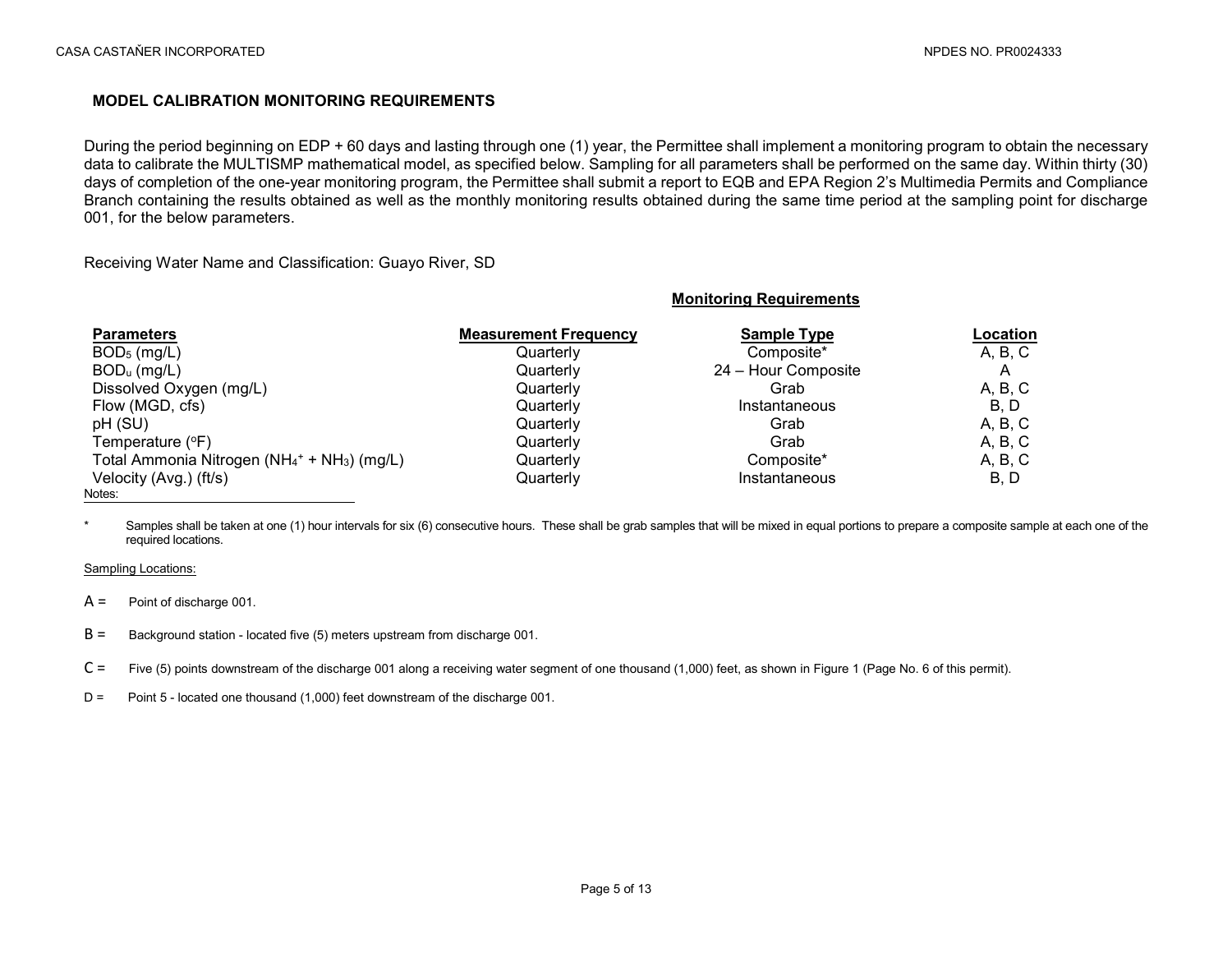$\sim$ 

**State** 

 $\sim$ 

 $\sim$ 





 $\sim$ 

 $\sim$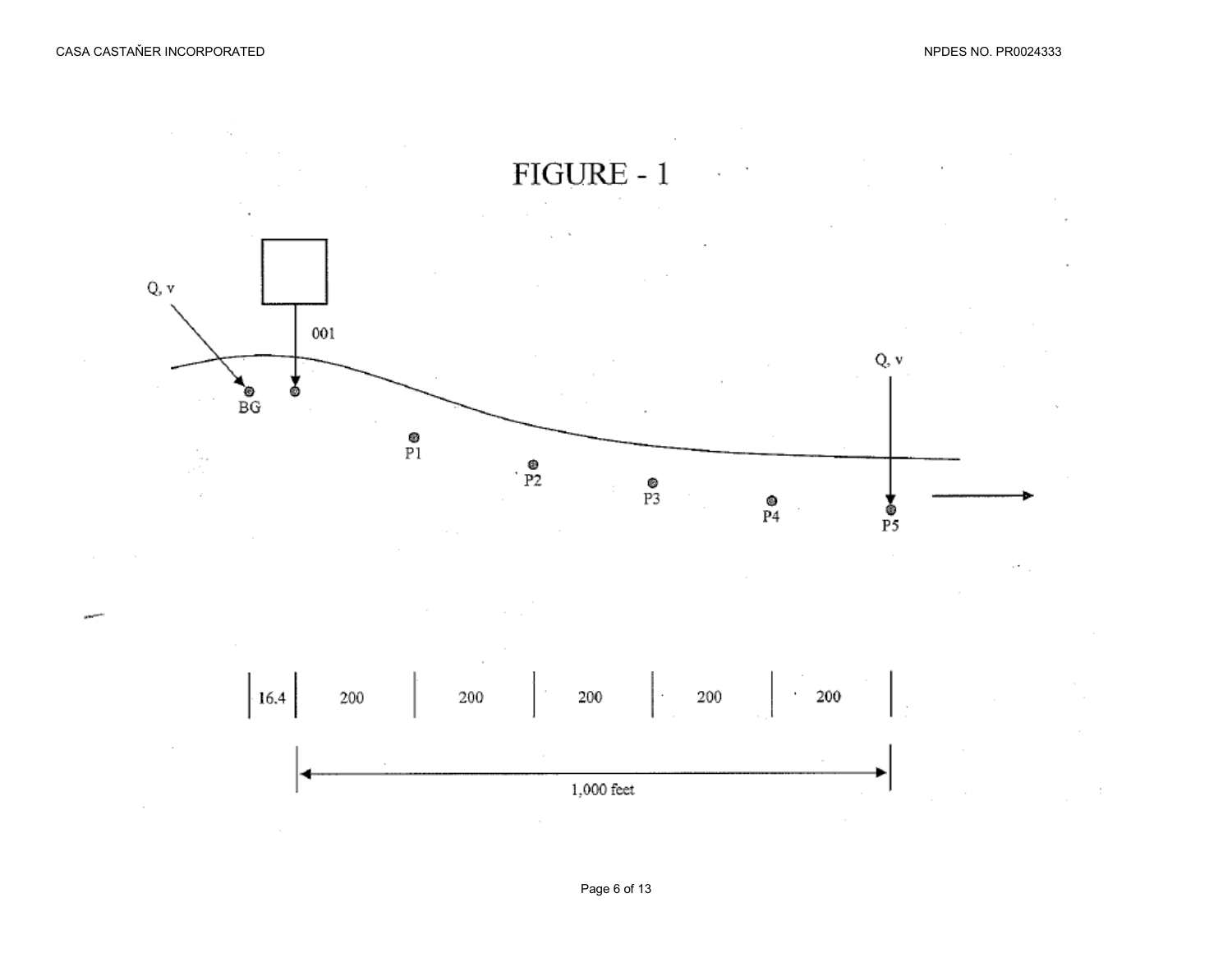### **B. Narrative Limitations**

In accordance with 40 CFR 122.44(d), the permit establishes the following narrative limitations.

- 1. Except by natural causes, no heat may be added to the waters of Puerto Rico, which would cause the temperature of any site to exceed 90 °F (32.2 °C).
- 2. The waters of Puerto Rico must not contain floating debris, scum, or other floating materials attributable to discharges in amounts sufficient to be unsightly or deleterious to the existing or designated uses of the water body.
- 3. Solids from wastewater sources must not cause deposition in or be deleterious to the existing or designated uses of the waters.
- 4. Taste and odor-producing substances must not be present in amounts that will interfere with the use for potable water supply, or will render any undesirable taste or odor to edible aquatic life.
- 5. The waters of Puerto Rico shall be substantially free from floating non-petroleum oils and greases as well as petroleum derived oils and greases.

#### **C. Monitoring Requirements**

- 1. Effluent monitoring and analyses must be conducted in accordance with EPA test procedures approved under 40 CFR Part 136, *Guidelines Establishing Test Procedures for the Analysis of Pollutants Under the Clean Water Act,* as amended. For situations where there may be interference, refer to *Solutions to Analytical Chemistry Problems with Clean Water Act Methods* (EPA 821-R-07-002). For effluent analyses, the Permittee must use a *Minimum Level (ML)* that is lower than the effluent limitations described in Effluent Limitations Table of this permit. If all published MLs are higher than the effluent limitations, the Permittee must use the test method procedure with the lowest ML. The Permittee must ensure that the laboratory uses a standard calibration where the lowest standard point is equal to or less than the ML. Priority pollutant analysis for metals must measure *total metal*, except as provided under 40 CFR 122.45(c). EPA method 1631E must be used for mercury analysis. Priority pollutant analysis for benzene, ethylbenzene, toluene and xylene must employ either EPA Method 602 or 624. Effluent analysis for xylene must measure *total xylene*.
- 2. The regulations at 40 CFR 122.48 require that all NPDES permits specify monitoring and reporting requirements. All monitoring must be in accordance with Standard Condition *10. Monitoring and records* in Attachment B of this permit.
- 3. Sampling point for Outfall **001** must be located immediately after the primary flow measuring device of the effluent of the treatment system.
- 4. The Permittee must develop and implement a quality assurance (QA) plan for laboratory analyses for effluent and/or receiving water monitoring.

#### **D. Monitoring Locations**

The Permittee must establish the following monitoring locations to demonstrate compliance with the effluent limitations and other requirements in this permit:

#### **Monitoring Locations Table**

| Outfall | <b>Monitoring location</b> | <b>Monitoring location description</b>                                                                                                                   |  |
|---------|----------------------------|----------------------------------------------------------------------------------------------------------------------------------------------------------|--|
| 001     | EFF-001                    | The sampling point for discharge 001 shall be located<br>immediately after the primary flow-measuring device of the<br>effluent of the treatment system. |  |

## <span id="page-8-0"></span>**PART III. REPORTING REQUIREMENTS AND COMPLIANCE DETERMINATION**

#### **A. Reporting Requirements**

1. **Standard Conditions**. The Permittee must comply with all Standard Conditions in section IV.A below and Attachment B of this permit related to monitoring, reporting, and recordkeeping.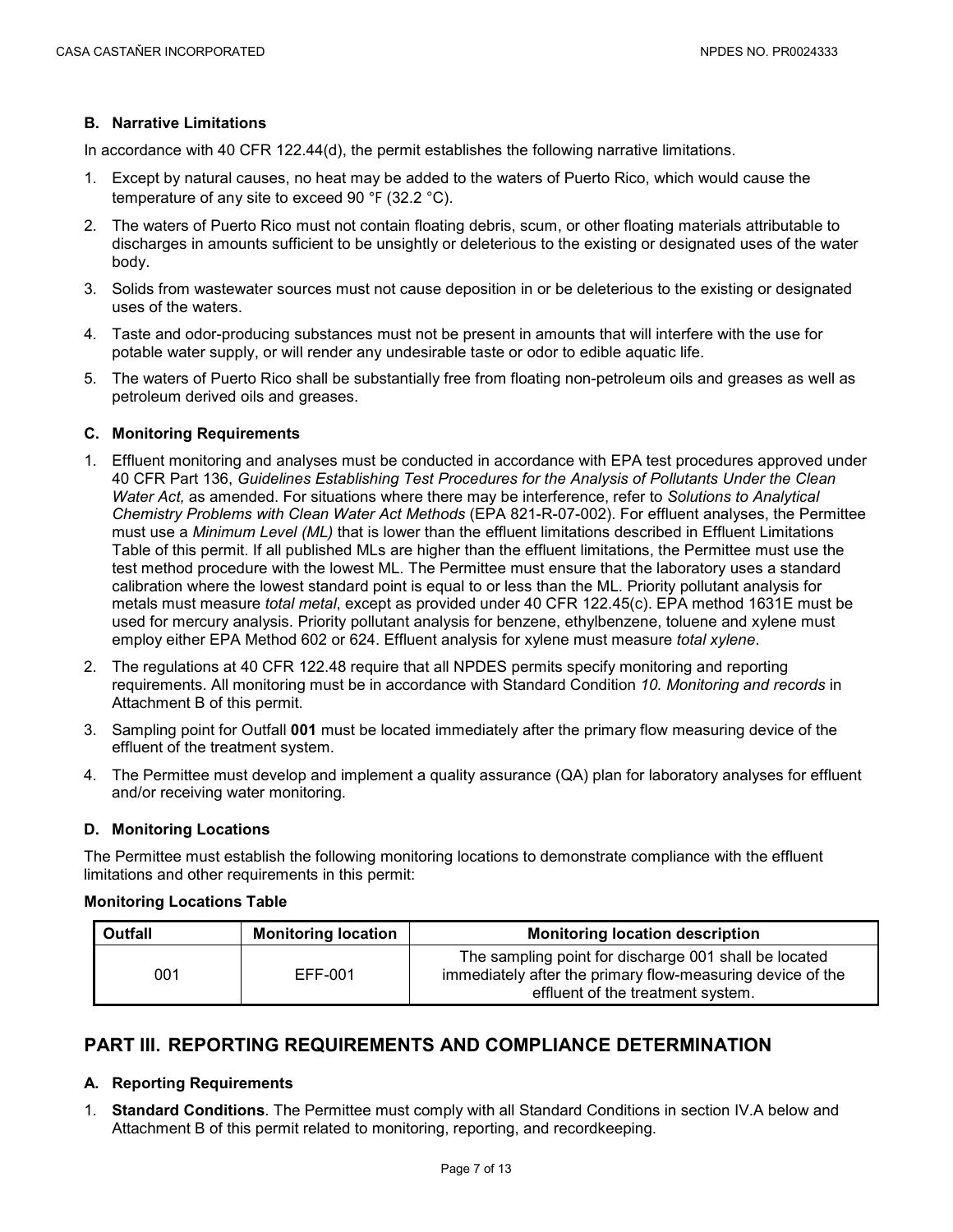- 2. **Monitoring data submission**. The Permittee must either submit monitoring data and other reports to EPA in hard copy form, or report electronically using NetDMR, a web-based tool that allows Permittees to electronically submit discharge monitoring reports (DMRs) and other required reports via a secure internet connection. Specific requirements regarding submittal of data and reports in hard copy form and for submittal using NetDMR are described below:
	- a. **Submittal of Reports in Hard Copy Form**. Hard copy DMR submittals must be submitted in accordance with Standard Condition *12.d. Monitoring reports* in Attachment B of this permit. The Permittee will report the results for all monitoring specified in this permit. The Permittee must submit monthly DMRs including the results of all required monitoring using EPA-approved test methods or other test methods specified in this permit as required by III.A.3. below. If the Permittee monitors any pollutant more frequently than required by the permit using test procedures approved under 40 CFR Part 136, or another method required for an industry-specific waste stream under 40 CFR subchapters N or O, the results of such monitoring must be included in the calculation and reporting of the data submitted in the DMR or sludge reporting form specified by EPA.
	- b. **Submittal of Reports Using NetDMR**. DMRs and reports submitted electronically to EPA must be done using NetDMR at http://www.epa.gov/netdmr. All reports required under the permit must be submitted to EPA as an electronic attachment to the DMR. Once a Permittee submits DMRs and reports using NetDMR, it is not required to submit hard copies of DMRs or other reports to EPA and the EQB. However, Permittees must continue to send hard copies of reports other than DMRs to the EQB until further notice from the EQB.
	- c. **Timing of submissions**. DMRs must be submitted to EPA no later than the 28th day of the month following the completed reporting period. Monitoring results must be summarized and reported on EPA DMR Form No. 3320-1, postmarked no later than the 28th day of the month following the completed monitoring period. The first report is due the **<DATE (i.e., 28th day of month after EDP)>.**
- 3. **Analytical Determinations**. The Permittee must report the results on the DMR of analytical determinations for the presence of chemical constituents in a sample using the following reporting protocols:
	- a. Sample results greater than or equal to the ML must be reported as measured by the laboratory (i.e., the measured chemical concentration in the sample).
	- b. Sample results less than the ML must be reported as <ML, where the ML equals the ML reported by the laboratory.
	- c. Permittees are to instruct laboratories to establish calibration standards so that the ML value (or its equivalent if there is differential treatment of samples relative to calibration standards) is the lowest calibration standard. At no time is the Permittee to use analytical data derived from extrapolation beyond the lowest point of the calibration curve.

#### **B. Compliance Determination**

Compliance with effluent limitations contained in this permit will be determined as specified below:

- 1. **General**. Compliance with effluent limitations for priority pollutants must be determined using sample reporting protocols defined in section III. A and Attachment A. *Definitions*.
- 2. **Average Monthly Discharge Limitation (AML)**. If the average or, when applicable, the median of daily discharges that were measured in a calendar month exceeds the AML for a given parameter, this will represent a single violation, though the Permittee will be considered out of compliance for each day of that month for that parameter (e.g., resulting in 31 days of noncompliance in a 31-day month). If only a single sample is taken during the calendar month and the analytical result for that sample exceeds the AML, the Permittee will be considered out of compliance for that calendar month. The Permittee will be considered out of compliance for only the days when the discharge occurs. For any one calendar month during which no sample (daily discharge) is taken yet sampling is required, the Permittee will be considered out of compliance for that calendar month.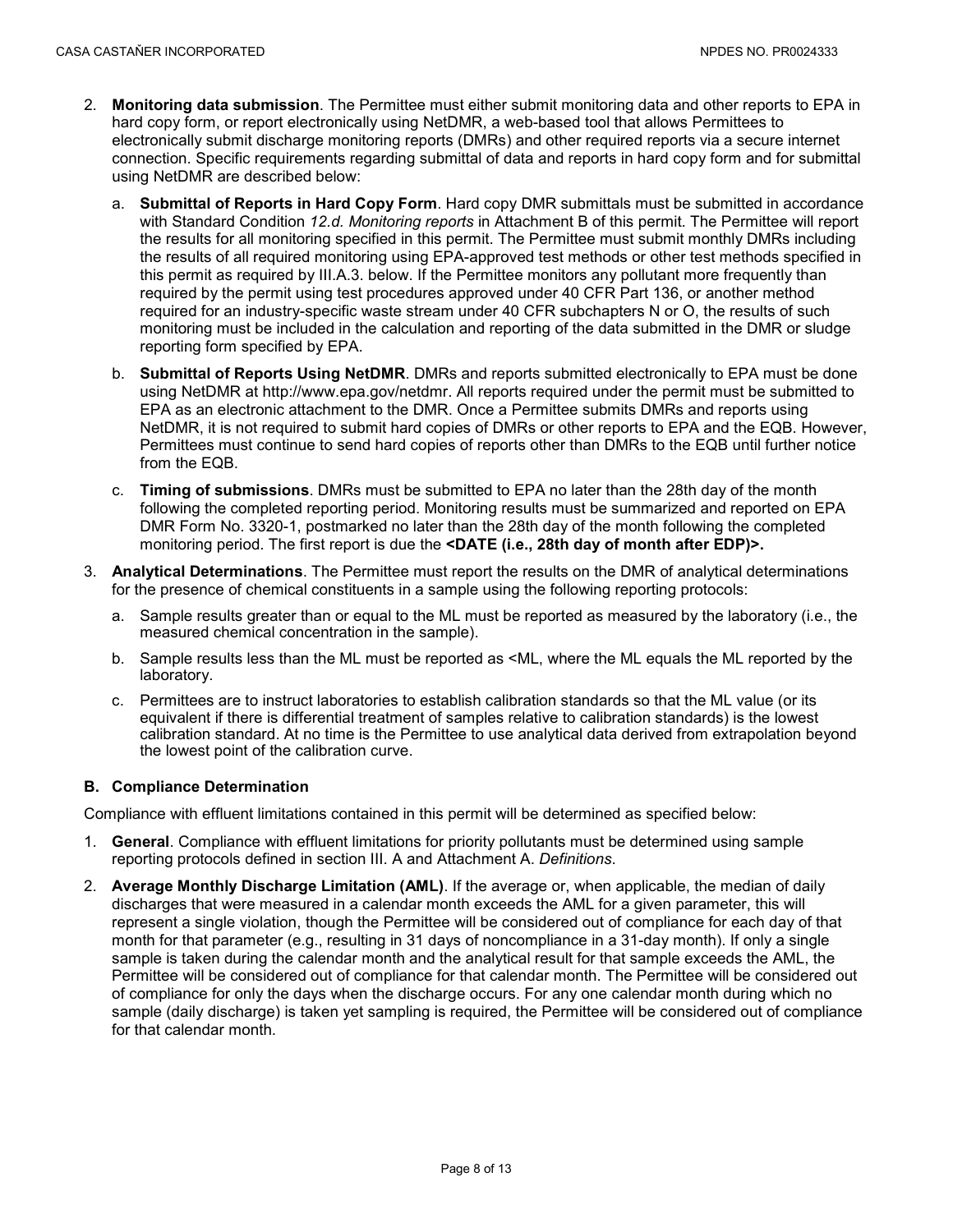- 3. **Average Weekly Discharge Limitation (AWL)**. If the average or, when applicable, the median of daily discharges over a calendar week exceeds the AWL for a given parameter, this will represent a single violation, though the Permittee will be considered out of compliance for each day of that week for that parameter, resulting in 7 days of noncompliance. If only a single sample is taken during the calendar week and the analytical result for that sample exceeds the AWL, the Permittee will be considered out of compliance for that calendar week. The Permittee will be considered out of compliance for only the days when the discharge occurs. For any one calendar week during which no sample (daily discharge) is taken yet sampling is required, the Permittee will be considered out of compliance for that calendar week.
- 4. **Maximum Daily Discharge Limitation (MDL)**. If a daily discharge exceeds the MDL for a given parameter, the Permittee will be considered out of compliance for that parameter for that 1 day only in the reporting period. For any one day during which no sample is taken yet a sampling is required, the Permittee will be considered out of compliance for that day.

# <span id="page-10-0"></span>**PART IV. STANDARD AND SPECIAL CONDITIONS**

### **A. Standard Conditions**

#### 1. **Standard Conditions Applicable to All Facilities**

- a. The Permittee must comply with all Standard Conditions that apply to all NPDES permits in accordance with 40 CFR 122.41 (Attachment B of this permit), and additional conditions applicable to specific categories of facilities in accordance with 40 CFR 122.42.
- b. The Permittee must comply with the Reopener Clause in Standard Condition *17. Reopener clause for toxic effluent limitations*, in Attachment B of this permit, which applies to all NPDES permits in accordance with 40 CFR 122.44(b). EPA reserves the right to revoke and reissue or modify this permit to establish effluent limitations, additional monitoring, schedules of compliance or other permit conditions based on new information, including any changes to the final Water Quality Certificate from EQB.

#### 2. **Standard Conditions Applicable to Specific Facilities—Notification Levels**

Existing manufacturing, commercial, mining, and silvicultural dischargers must notify EPA as soon as they know or have reason to believe [40 CFR 122.42(a)]:

- a. That any activity has occurred or will occur that would result in the discharge, on a routine or frequent basis, of any toxic pollutant that is not limited in this permit, if that discharge will exceed the highest of any one of the following *notification levels* [40 CFR 122.42(a)(1)]:
	- 1) 100 micrograms per liter (μg/L) [40 CFR 122.42(a)(1)(i)].
	- 2) 200 μg/L for acrolein and acrylonitrile; 500 μg/L for 2,4 dinitrophenol and 2 methyl 4,6 dinitrophenol; and 1 milligrams per liter (mg/L) for antimony [40 CFR 122.42(a)(1)(ii)].
	- 3) Five times the maximum concentration value reported for that pollutant in the DMR [40 CFR 122.42(a)(1)(iii)].
	- 4) The level established by EPA in accordance with 40 CFR 122.44(f) [40 CFR 122.42(a)(1)(iv)].
- b. That any activity has occurred or will occur that would result in the discharge, on a non-routine or infrequent basis, of any toxic pollutant that is not limited in this permit, if that discharge will exceed the highest of any one of the following *notification levels* [40 CFR 122.42(a)(2)]:
	- 1) 500 μg/L [40 CFR 122.42(a)(2)(i)].
	- 2) 1 mg/L for antimony [40 CFR 122.42(a)(2)(ii)].
	- 3) Ten times the maximum concentration value reported for that pollutant in the DMR [40 CFR 122.42(a)(2)(iii)].
	- 4) The level established by EPA in accordance with 40 CFR 122.44(f) [40 CFR 122.42(a)(2)(iv)].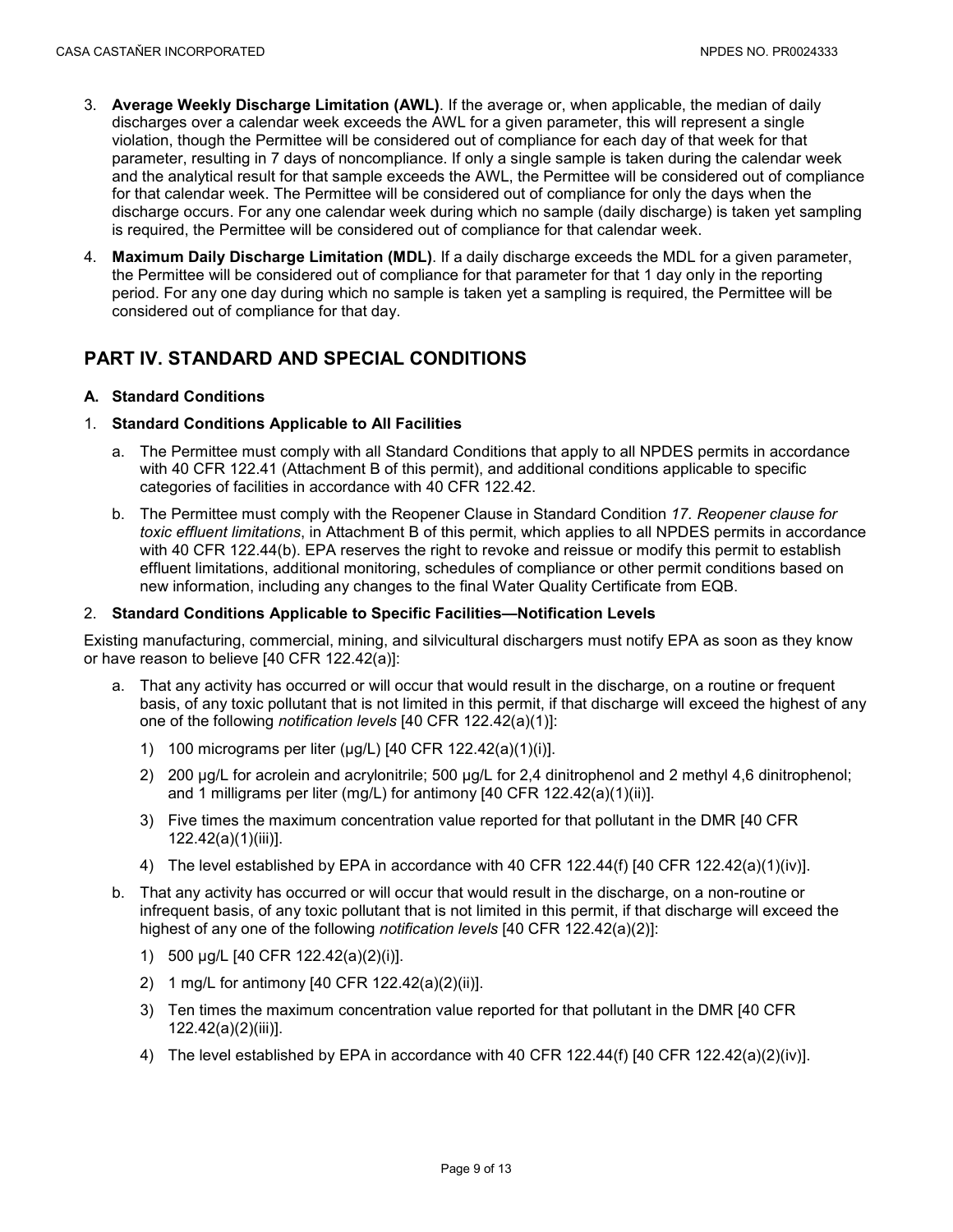#### **B. Special Conditions**

### 1. **Special Conditions from the Water Quality Certificate**

- 1. The flow of discharge 001 shall not exceed the limitation of 34.07 m3/day (0.009 MGD), as daily maximum. No increase in flow of discharge 001 shall be authorized without a recertification from the Environmental Quality Board (EQB). 1,5
- 2. No changes in the design or capacity of the treatment system will be permitted without the previous authorization of EQB. 5
- 3. Prior to the construction of any additional treatment system, or the modification of the existing one, the permittee shall obtain the approval from EQB of the engineering report, plans and specifications. <sup>5</sup>
- 4. The permittee shall install, maintain and operate all water pollution control equipment in such manner as to be in compliance with the applicable Rules and Regulations. 1,3
- 5. No toxic substances shall be discharged, in toxic concentrations, other than those allowed as specified in the NPDES permit. Those toxic substances included in the permit renewal application, but not regulated by the NPDES permit, shall not exceed the concentrations specified in the applicable regulatory limitations. 2,3
- 6. The waters of Puerto Rico shall not contain any substance attributable to discharge 001, at such concentration which, either alone or as result of synergistic effects with other substances, is toxic or produces undesirable physiological responses in human, fish or other fauna or flora. 2
- 7. The discharge 001 shall not cause the presence of oil sheen in the receiving water body.  $2^{\circ}$
- 8. All sample collection, preservation, and analysis shall be carried out in accordance with the Title 40 of the Code of Federal Regulations (40 CFR), Part 136. A licensed chemist authorized to practice the profession in Puerto Rico shall certify all chemical analyses. All bacteriological tests shall be certified by a microbiologist or licensed medical technologist authorized to practice the profession in Puerto Rico. 1,3
- 9. The flow-measuring device for the discharge 001, shall be periodically calibrated and properly maintained. Calibration and maintenance records must be kept in compliance with the applicable Rules and Regulations. 3,5
- 10. The sampling point for discharge 001 shall be located immediately after the primary flow-measuring device of the effluent of the treatment system.
- 11. The sampling point for discharge 001 shall be labeled with an 18 inches per 12 inches (minimum dimensions) sign that reads as follow:

#### "Punto de Muestreo para la Descarga 001"

- 12. All water or wastewaters treatment facilities, whether publicly or privately owned, must be operated by a person licensed by the Examination Board of Water and Wastewaters Treatment Plants Operators of the Commonwealth of Puerto Rico.3
- 13. This special condition shall not become in effect until EQB has determined the applicability to the respective facility and has notified the permittee and the EPA, in writing, of the necessity to comply with this special condition.

No later than one hundred eighty (180) days after the Effective Date of this NPDES Permit Condition (EDPC), the permittee shall conduct semiannually acute toxicity tests for a period of one (1) year, after which the tests shall be performed annually, of its wastewaters discharge through outfall serial number 001, in accordance with the following: 3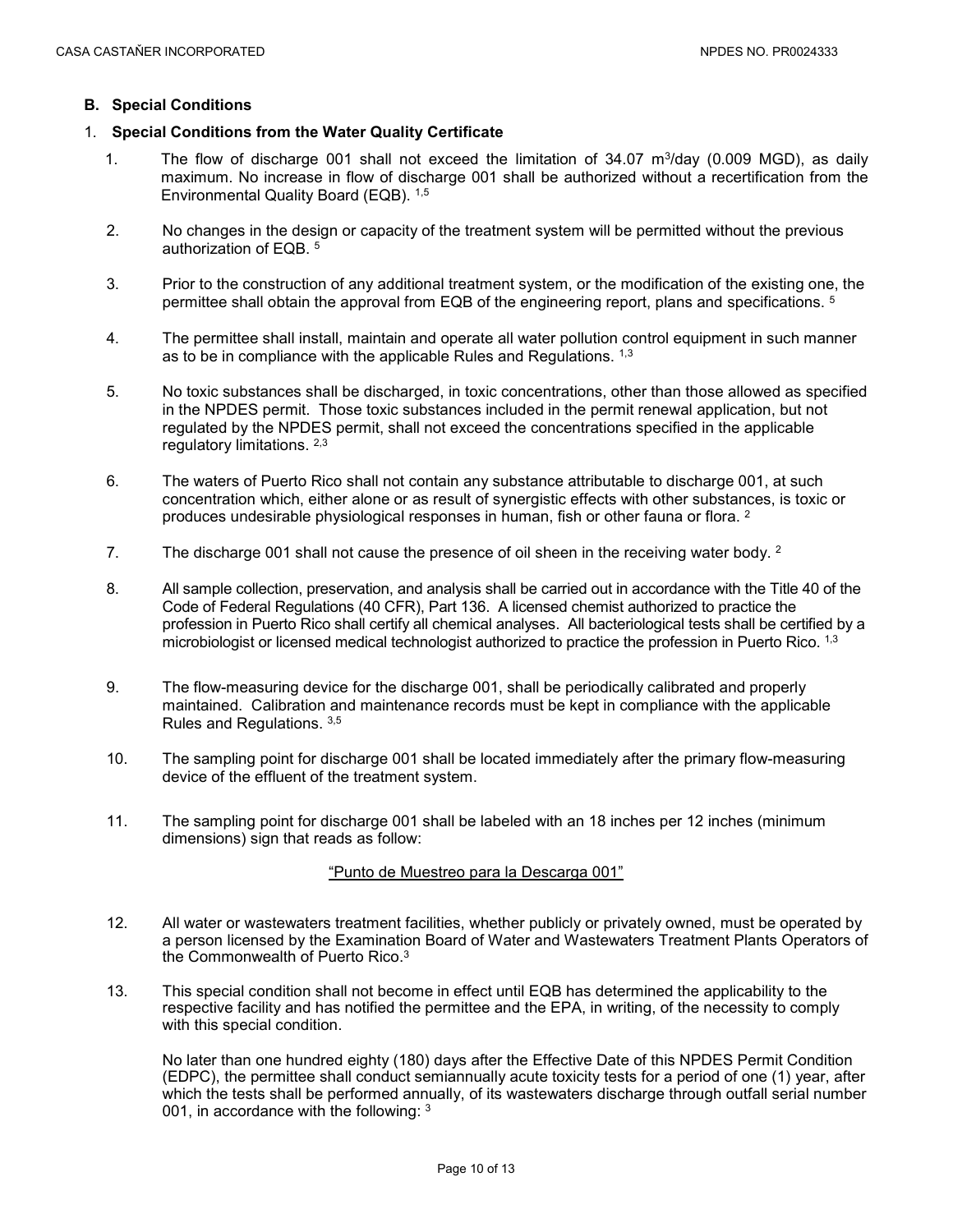- a. The test species should be the *Fathead Minnow* (Pimephales promelas) and *Cladocera* (Daphnia magna). The tests should be static renewal type.
- b. The toxicity tests shall be conducted in accordance with the EPA publication, EPA-821-R-02-012 Methods for Measuring the Acute Toxicity of Effluents and Receiving Waters to Freshwater and Marine Organisms (Fifth Edition), October 2002, or the most recent edition of this publication, if such edition is available.
- c. The tests shall provide a measure of the acute toxicity as determined by the wastewaters concentration, which cause 50 percent mortality of the test organisms over a 48-hours period. The test results shall be expressed in terms of Lethal Concentration (LC) and reported as 48-hours, LC<sub>50</sub>.
- d. A procedure report shall be submitted within ninety (90) days after EDPC. The following information shall be included in the procedure report:
	- 1. An identification of the organizations responsible for conducting the tests and the species to be tested.
	- 2. A detailed description of the methodology to be utilized in the conduct of the tests, including equipment, sample collection, dilution water and source of test organisms.
	- 3. A schematic diagram, which depicts the effluent sampling location in relation to the wastewaters treatment facility and discharge monitoring point.
	- 4. If stream flow monitoring is required, the method used to obtain the stream flow data in estimating the low flow of seven consecutive days with a recurrence interval of two-years  $(7Q<sub>2</sub>)$ .
- e. The results of the tests conducted shall be submitted to EPA Region 2 and EQB within sixty (60) days of completion of each test. Based on the review of the test results, the Regional Administrator of EPA or the EQB can require additional toxicity tests, including chronic tests and toxicity/treatability studies, and may impose toxicity limitations.
- 14. The solid wastes (sludge, screenings and grit) generated due to the operation of the El Yunque Wastewater Treatment Plant, shall be:
	- a. Disposed in compliance with the applicable requirements established in the 40 CFR, Part 257. A semiannual report shall be submitted to EQB-Water Quality Area and EPA Region 2 notifying the method or methods used to dispose the solid wastes generated in the facility. Also, copy of the approval or permit applicable to the disposal method used shall be submitted, if any.
	- b. Transported adequately in such way that access is not gained to any water body or soil. In the event of a spill of solid wastes on land or into a water body, the permittee shall notify the Point Sources Permits Division of EQB's Water Quality Area in writing within a term no longer than twenty-four (24) hours after the spill to the following electronic address: [bypass@jca.pr.gov.](mailto:bypass@jca.pr.gov)

These notifications shall include the following information:

- a. spill material,
- b. spill volume,
- c. measures taken to prevent the spill material to gain access to any water body.

This special condition does not relieve the permittee from its responsibility to obtain the corresponding permits from the EQB's Land Pollution Control Area and other state and federal agencies, if any. 5,6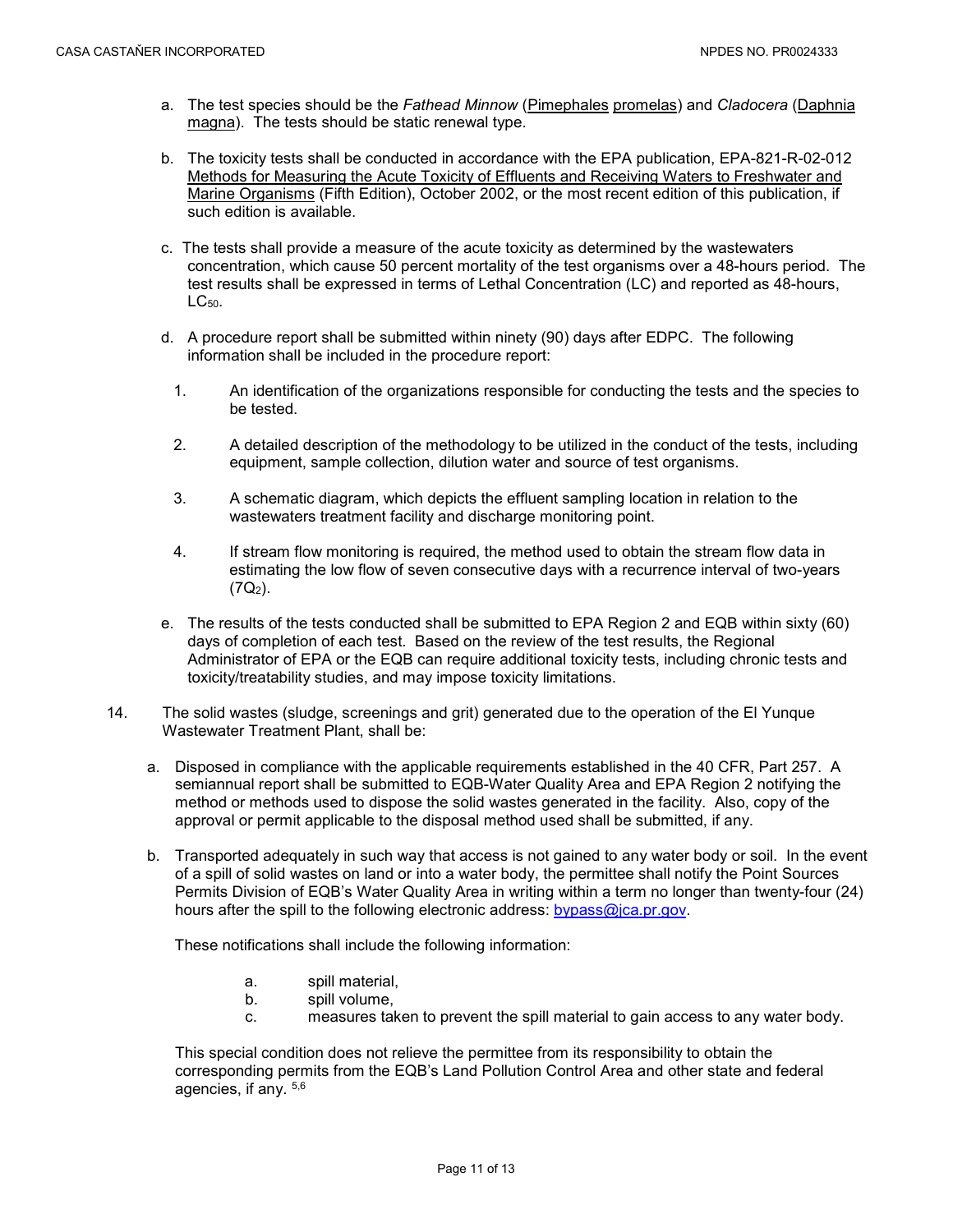- 15. A log book must be kept for the material removed from the Casa Castañer Wastewater Treatment Plant (WWTP), such as sludge, screenings and grit, detailing the following items:
	- a. removed material, date and source of it;
	- b. approximate volume and weight;
	- c. method by which it is removed and transported;
	- d. final disposal and location;
	- e. person that performs the service.

A copy of the Non-Hazardous Solid Wastes Collection and Transportation Services Permit issued by the authorized official from EQB must be attached to the log book.3

- 16. The sludge produced within the facility due to the operation of the treatment system shall be analyzed and all constituents shall be identified as required by "Standards for the Use or Disposal of Sewage Sludge" (40 CFR 503). The sludge shall be disposed properly in such a manner that water pollution or other adverse effects to surface waters or to good water do not occur. 3,6
- 17. If any standard or prohibition to the sanitary sludge disposal is promulgated and said prohibition or standard is more stringent than any condition, restriction, prohibition or standard contained in the NPDES permit, such permit shall be modified accordingly or revoked and reissued to be adjusted with regard to such prohibition or standard.<sup>5</sup>
- 18. The EQB has performed a Waste Load Allocation (WLA) pursuant to Rule 1310 of the PRWQSR, as amended. The WLA will not be transferable and do not convey any property rights of any sort or any exclusive privileges, nor does it authorize any injury to persons or property or invasion of other private rights, or any infringements of Federal or State Laws or Regulations. 4

#### Footnotes:

- 1. According to Rule 1301 of the Puerto Rico Water Quality Standards Regulation, as amended.
- 2. According to Rule 1303 of the Puerto Rico Water Quality Standards Regulation, as amended.
- 3. According to Rule 1306 of the Puerto Rico Water Quality Standards Regulation, as amended.
- 4. According to Rule 1310 of the Puerto Rico Water Quality Standards Regulation, as amended.
- 5. According to Environmental Policy Act of September 22, 2004, Act No. 416, as amended.
- 6. According to the Section 405 (d)(4) of the Federal Clean Water Act as amended (33 U.S.C. 466 *et seq*.).

#### 2. **Best Management Practices and Pollution Prevention**

#### a. **Preventive Maintenance Plan (PMP) and Pollution Prevention**

- 1) **Purpose**. Through implementation of the PMP, the Permittee must prevent or minimize the generation and the potential for the release of pollutants from the facility to the waters of the United States through normal operations and ancillary activities.
- 2) **Requirements**. The PMP must be consistent with the general guidance contained in the publication titled *Guidance Manual for Developing Best Management Practices (BMPs)* (EPA 833-B-93-004, 1993) or any subsequent revisions to the guidance document, and the approved Preventive Maintenance Program on Civil Actions No. 10-1365 (sec).
	- a) The PMP must establish specific BMPs to meet the objectives identified in the Objectives section above, addressing each component or system capable of generating or causing a release of significant amounts of pollutants, and identifying specific preventive or remedial measures to be implemented.
	- b) The PMP must establish specific BMPs or other measures that ensure that the following specific requirements are met: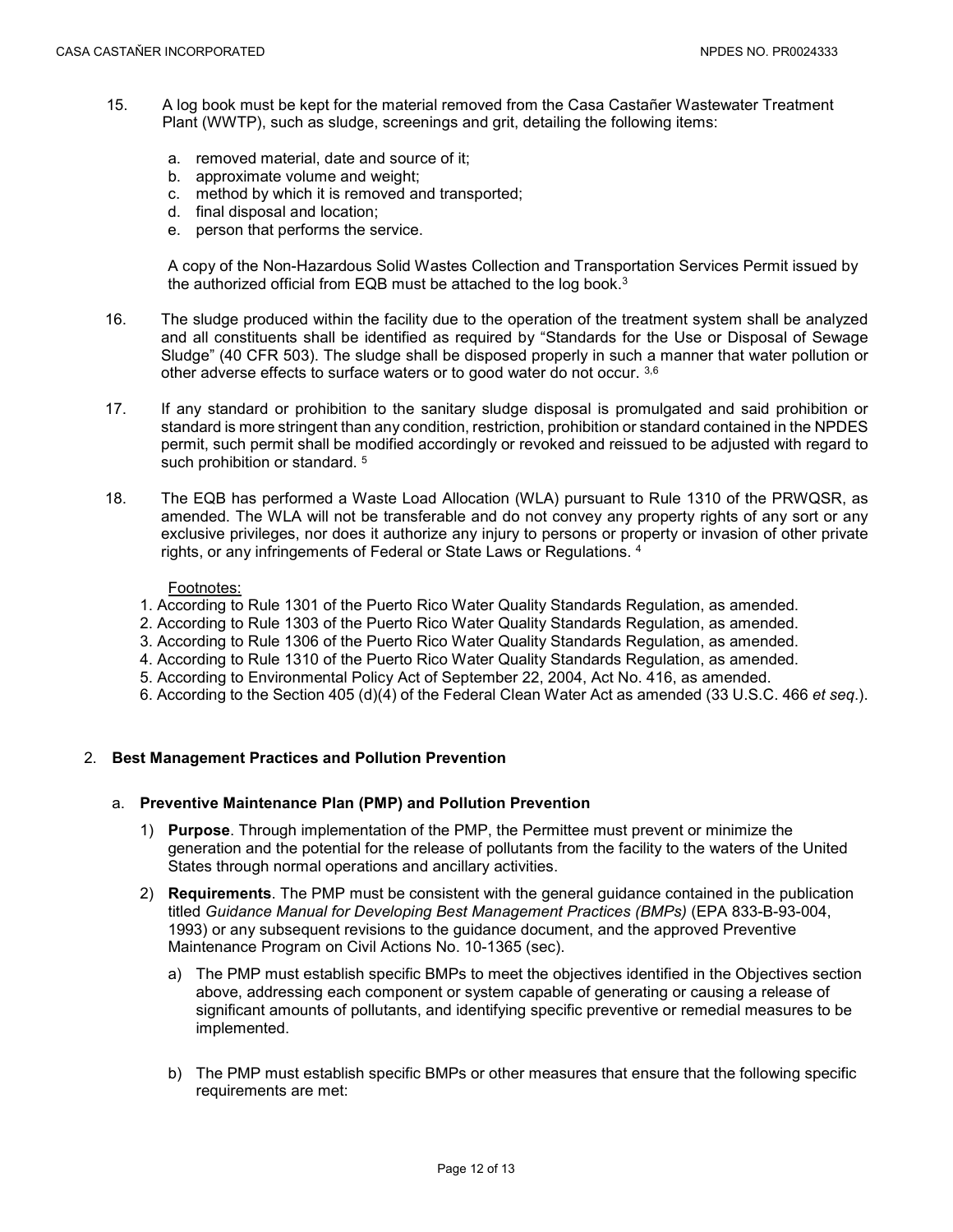- i. Ensure proper management of solid and hazardous waste in accordance with regulations promulgated under the Resource Conservation and Recovery Act (RCRA). Management practices required under RCRA regulations must be referenced in the BMP plan.
- ii. Reflect requirements for Spill Prevention, Control, and Countermeasure (SPCC) plans under CWA section 311 and 40 CFR Part 112 and may incorporate any part of such plans into the PMP by reference.
- iii. Reflect requirements for stormwater control under CWA section 402(p) and the regulations at 40 CFR 122.26 and 122.44, and otherwise eliminate to the extent practicable, contamination of stormwater runoff.
- 3) **Documentation**. The Permittee must maintain a copy of the PMP at the facility and must make the plan available to EPA upon request. The copy of the PMP could be electronic.
- 4) **PMP Modification**. The Permittee must amend the PMP whenever there is a change in the facility or in the operation of the facility that materially increases the generation of pollutants or their release or potential release to the receiving waters. The Permittee must also amend the plan, as appropriate, when plant operations covered by the PMP change. Any such changes to the PMP must be consistent with the objectives and specific requirements listed above. All changes in the PMP must be reported to EPA in writing.
- 5) **Modification for Ineffectiveness**. If at any time the PMP proves to be ineffective in achieving the general objective of preventing and minimizing the generation of pollutants and their release and potential release to the receiving waters and/or the specific requirements above, the permit and/or the PMP must be subject to modification to incorporate revised BMP requirements.

### 3. **Compliance Schedules**

**This permit does not authorize any compliance schedule.**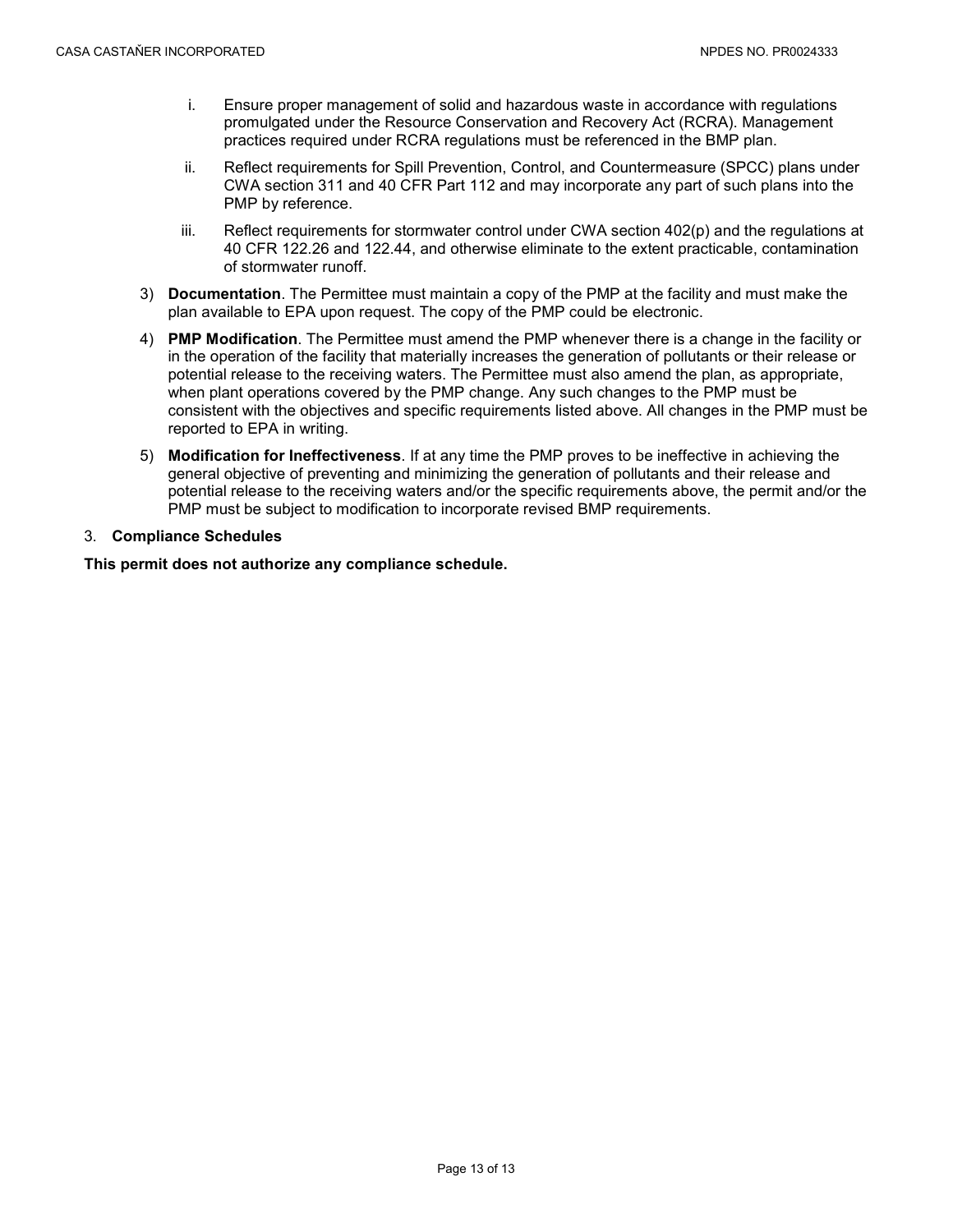## <span id="page-15-0"></span>**ATTACHMENT A: DEFINITIONS**

*Acute Toxicity Test* means any toxicity test designed to determine the concentration in which a response to a stimulus, such as a total effluent, specific substance or combinations of these, has sufficient severity to induce an adverse effect on a group of test organisms during a period of 96 hours or less; even if said effect is not necessarily the death of the organisms.

*Acute Toxicity Unit (TUa)* means the reciprocal of the effluent concentration that causes 50 percent of the organisms to die in an acute toxicity test or induce a response halfway between the base line and maximum as defined by the following equation:

$$
TU_a = 100 / (LC_{50})
$$

(The LC50 should be expressed in terms of the percent of effluent in the dilution water.)

*Average Monthly Discharge Limitation (AML)* means the highest allowable average of daily discharges over a calendar month, calculated as the sum of all daily discharges measured during a calendar month divided by the number of daily discharges measured during that month. [40 CFR 122.2]

*Average Weekly Discharge Limitation (AWL)* means the highest allowable average of daily discharges over a calendar week (Sunday through Saturday), calculated as the sum of all daily discharges measured during a calendar week divided by the number of daily discharges measured during that week. [40 CFR 122.2]

*Best Management Practices (BMP)* means the most effective practicable means of preventing or reducing the amount of pollution generated by nonpoint and point sources to a level more compatible to the water quality goals, including, but not limited to, structural and non-structural controls and operating and maintenance procedures. [40 CFR 122.2]

*Biosolids* means non-hazardous sewage sludge, as defined in 40 CFR Part 503.9. Sewage sludge that is hazardous, as defined in 40 CFR Part 261, must be disposed of in accordance with Resource Conservation and Recovery Act.

*Bypass* means the intentional diversion of waste streams from any portion of a treatment facility as discussed in 13. Bypass of Attachment B of this permit. [40 CFR 122.41(m)]

*Composite* means a combination of individual (or continuously taken) samples of at least 100 milliliters, collected at periodic intervals over the entire discharge day. The composite must be flow proportional; either the time interval between each sample must be proportional to the discharge flow (i.e. samples of equal volume taken every "X" gallons of flow) or the volume of each sample must be proportional to the discharge flow (i.e. a proportional volume sample taken at constant time intervals). Samples may be collected manually or automatically. For a continuous discharge, a minimum of 24 individual samples shall be collected and combined to constitute a 24-hour composite sample. For intermittent discharges of less than four (4) hours duration, samples shall be taken at a minimum of 15 minute intervals. For intermittent discharges of more than four (4) hours duration, samples shall be taken at a minimum of 30 minute intervals.

*Chronic Toxicity Test* means any toxicity test designed to determine the concentration in which a response to a stimulus, such as a total effluent, a specific substance, or combination of these, has sufficient severity to induce a long-term adverse effect on a group of test organisms. A chronic effect could be lethality, reduction of growth rate, reduction of reproduction rate, etc.

*Chronic Toxicity Unit (TUc)* means the reciprocal of the effluent concentration that causes no observable effect on the test organisms by the end of the chronic exposure period obtained during a chronic toxicity test as defined by the following equation:

#### $TU_c = 100 / NOEC$

(The NOEC value should be expressed in terms of the percent of effluent in the dilution water.)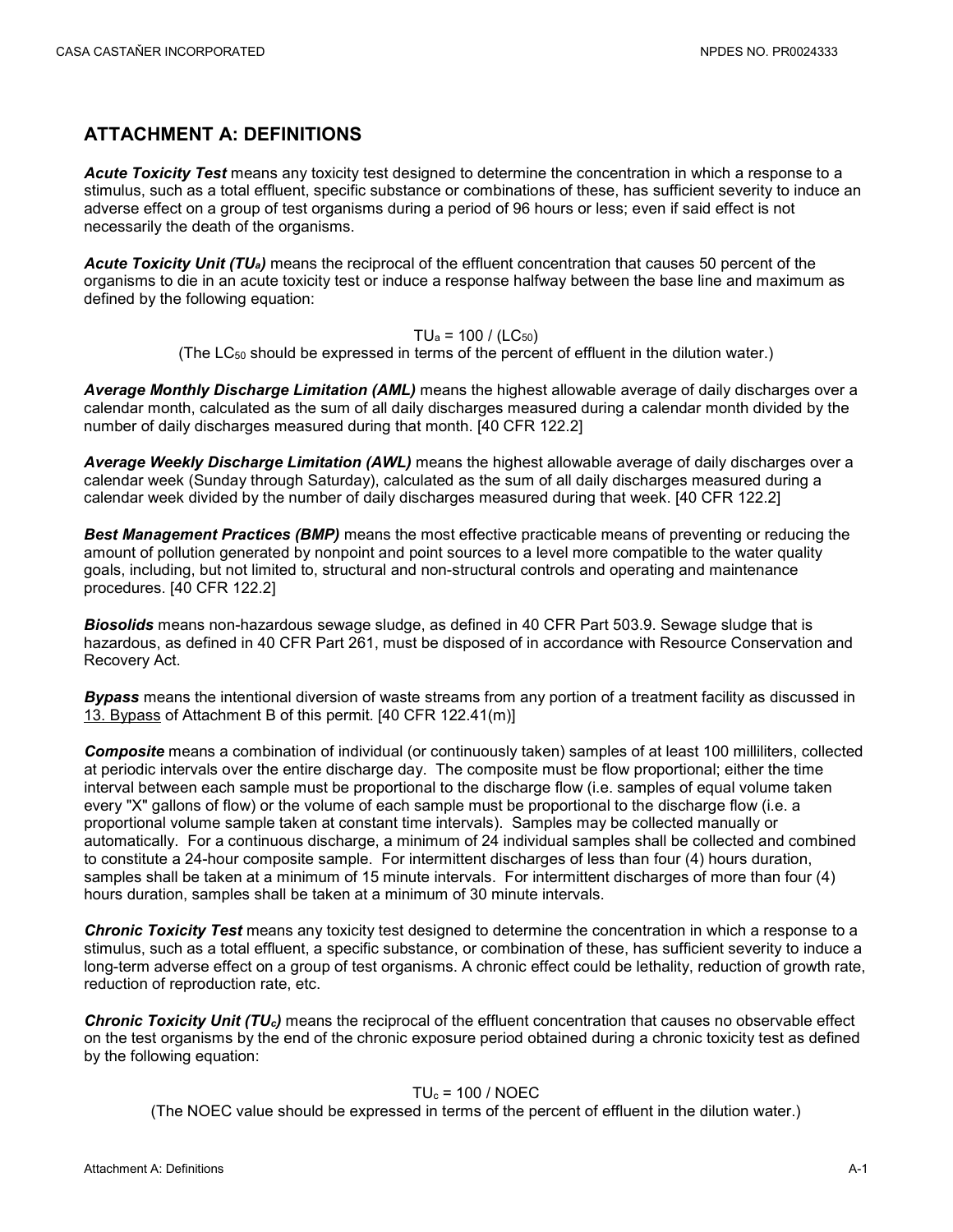*Critical Initial Dilution* means the minimum dilution to be determined by means of the sue of a mathematical model to be approved by EQB, and according to the procedures described in the *Mixing Zone and Bioassay Guidelines*, approved by EQB.

*Daily Discharge* is defined as either (1) the total mass of the constituent discharged over the calendar day (12:00 a.m. through 11:59 p.m.) or any 24-hour period that reasonably represents a calendar day for purposes of sampling (as specified in the permit), for a constituent with limitations expressed in units of mass; or (2) the unweighted arithmetic mean measurement of the constituent over the day for a constituent with limitations expressed in other units of measurement (e.g., concentration).

The daily discharge may be determined by the analytical results of a composite sample taken over the course of one day (a calendar day or other 24-hour period defined as a day) or by the arithmetic mean of analytical results from one or more grab samples taken over the course of the day. For composite sampling, if 1 day is defined as a 24-hour period other than a calendar day, the analytical result for the 24-hour period will be considered as the result for the calendar day in which the 24-hour period ends. [40 CFR 122.2]

*Director* means the *Regional Administrator* or the *State Director*, as the context requires, or an authorized representative. Until Puerto Rico has an approved state program authorized by EPA under 40 CFR Part 123, *Director* means the Regional Administrator. Following authorization, *Director* means the State Director. Even in such circumstances, EPA may retain authority to take certain action (see, for example, 40 CFR 123.1(d), 45 *Federal Register* 14178, April 1, 1983, on the retention of jurisdiction over permits EPA issued before program approval). If any condition of this permit requires the reporting of information or other actions to both the Regional Administrator and the State Director, regardless of who has permit issuing authority, the terms *Regional Administrator* and *State Director* will be used in place of *Director*. [40 CFR 122.2]

*Discharge Monitoring Report (DMR)* means EPA uniform national form, including any subsequent additions, revisions, or modifications, for the reporting of self-monitoring results by the Permittee. [40 CFR 122.2]

*Geometric Mean* means the *n*th root of the product of *n* numbers.

*Grab* means an individual sample collected in less than 15 minutes.

*ICIS* means EPA's Integrated Compliance Information System that provides web access to enforcement and compliance assurance data to EPA and state agencies.

*Inhibition Concentration 25 (IC25)* means a point estimate of the effluent concentration that would cause a 25-percent reduction in a non-lethal (e.g., reproduction, growth) or lethal (mortality) biological measurement.

*Lethal Concentration (LC50)* means the concentration of effluent, specific substances or combination of these that is lethal to 50 percent of test organisms exposed during a specific period in a toxicity test.

*Lowest Observable Effects Concentration (LOEC)* means the lowest concentration of an effluent or toxicant that results in adverse effects on the test organisms. That is, where the values for the observed endpoints are statistically different from the control.

*Maximum Daily Discharge Limitation (MDL)* means the highest allowable daily discharge of a pollutant, over a calendar day (or 24-hour period). For pollutants with limitations expressed in units of mass, the daily discharge is calculated as the total mass of the pollutant discharged over the day. For pollutants with limitations expressed in other units of measurement, the daily discharge is calculated as the arithmetic mean measurement of the pollutant over the day.

*Median* is the middle measurement in a set of data. The median of a set of data is found by first arranging the measurements in order of magnitude (either increasing or decreasing order). If the number of measurements (*n*) is odd, the median =  $X_{(n+1)/2}$ . If *n* is even, the median =  $(X_{n/2} + X_{(n/2)+1})/2$  (i.e., the midpoint between the *n*/2 and *n*/2+1).

*Minimum Level (ML)* is the concentration at which the entire analytical system must give a recognizable signal and acceptable calibration point. The ML is the concentration in a sample that is equivalent to the concentration of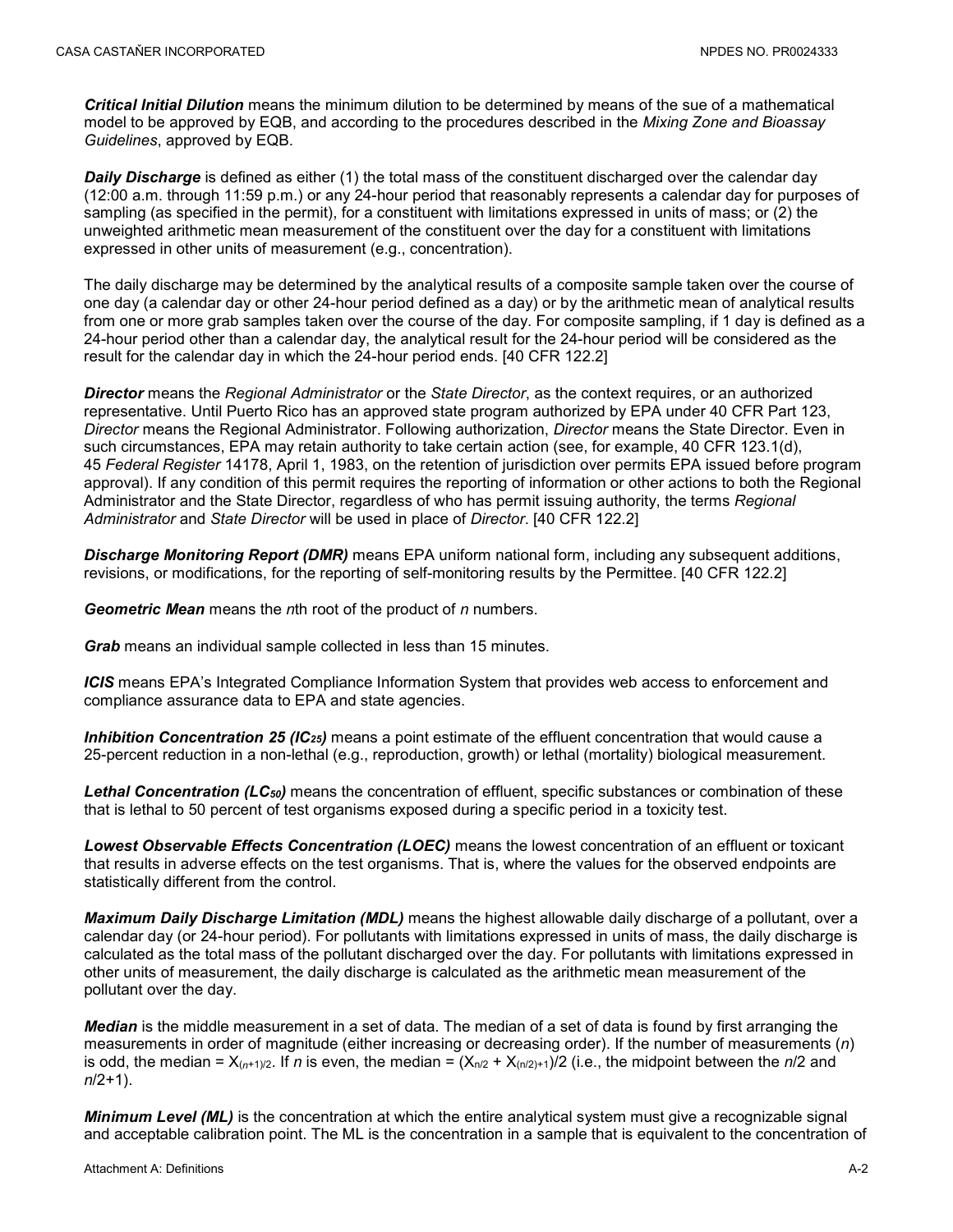the lowest calibration standard analyzed by a specific analytical procedure, assuming that all the methodspecified sample weights, volumes, and processing steps have been followed.

*Mixing Zone* is a limited volume of receiving water that is allocated for mixing with a wastewater discharge where water quality criteria can be exceeded without causing adverse effects on the overall water body.

*Monthly* means one day each month (the same day each month) and a normal operating day (e.g., the 2nd Tuesday of each month).

*No Observed Effect Concentration (NOEC)* means the highest tested concentration of an effluent or a toxicant at which no adverse effects are observed on the aquatic test organisms at a specific time of observation.

*Not Detected (ND)* are those sample results less than the ML.

*Regional Administrator* means the Regional Administrator of EPA Region 2 or the authorized representative of the Regional Administrator.

*Severe property damage* means substantial physical damage to property, damage to the treatment facilities which causes them to become inoperable, or substantial and permanent loss of natural resources which can reasonably be expected to occur in the absence of a bypass. Severe property damage does not mean economic loss caused by delays in production.

*Toxic pollutant* means any of the pollutants listed in 40 CFR 401.15 (45 *Federal Register* 44503, July 30, 1979) and any modification to that list in accordance with CWA section 307(a)(1). [40 CFR 122.2]

**Toxicity Reduction Evaluation (TRE)** is a study conducted in a step-wise process designed to identify the causative agents of effluent or ambient toxicity, isolate the sources of toxicity, evaluate the effectiveness of toxicity control options, and then confirm the reduction in toxicity. The first steps of the TRE consist of collecting data relevant to the toxicity, including additional toxicity testing, and evaluating facility operations and maintenance practices, and best management practices. A Toxicity Identification Evaluation (TIE) may be required as part of the TRE, if appropriate. (A TIE is a set of procedures to identify the specific chemical(s) responsible for toxicity. These procedures are performed in three phases (characterization, identification, and confirmation) using aquatic organism toxicity tests.)

*Total Maximum Daily Loads (TMDLs)* are calculations of the maximum amount of a pollutant that a water body can receive and still safely meet water quality standards. TMDLs are the sum of the individual wasteload allocations for point sources and load allocations for nonpoint sources and natural background. [40 CFR 130.2(i)]

*Upset* is an exceptional incident in which there is unintentional and temporary noncompliance with technologybased permit effluent limitations because of factors beyond the reasonable control of the Permittee. An upset does not include noncompliance to the extent caused by operational error, improperly designed treatment facilities, inadequate treatment facilities, lack of preventive maintenance, or careless or improper operation as discussed in 14. Upset of Attachment B of this permit. [40 CFR 122.41(n)]

*Waters of Puerto Rico* means all coastal waters, surface waters, estuarine waters, ground waters and wetland as defined in Puerto Rico Water Quality Standards Regulations, as amended.

*Weekly* means every seventh day (the same day of each week) and a normal operating day

.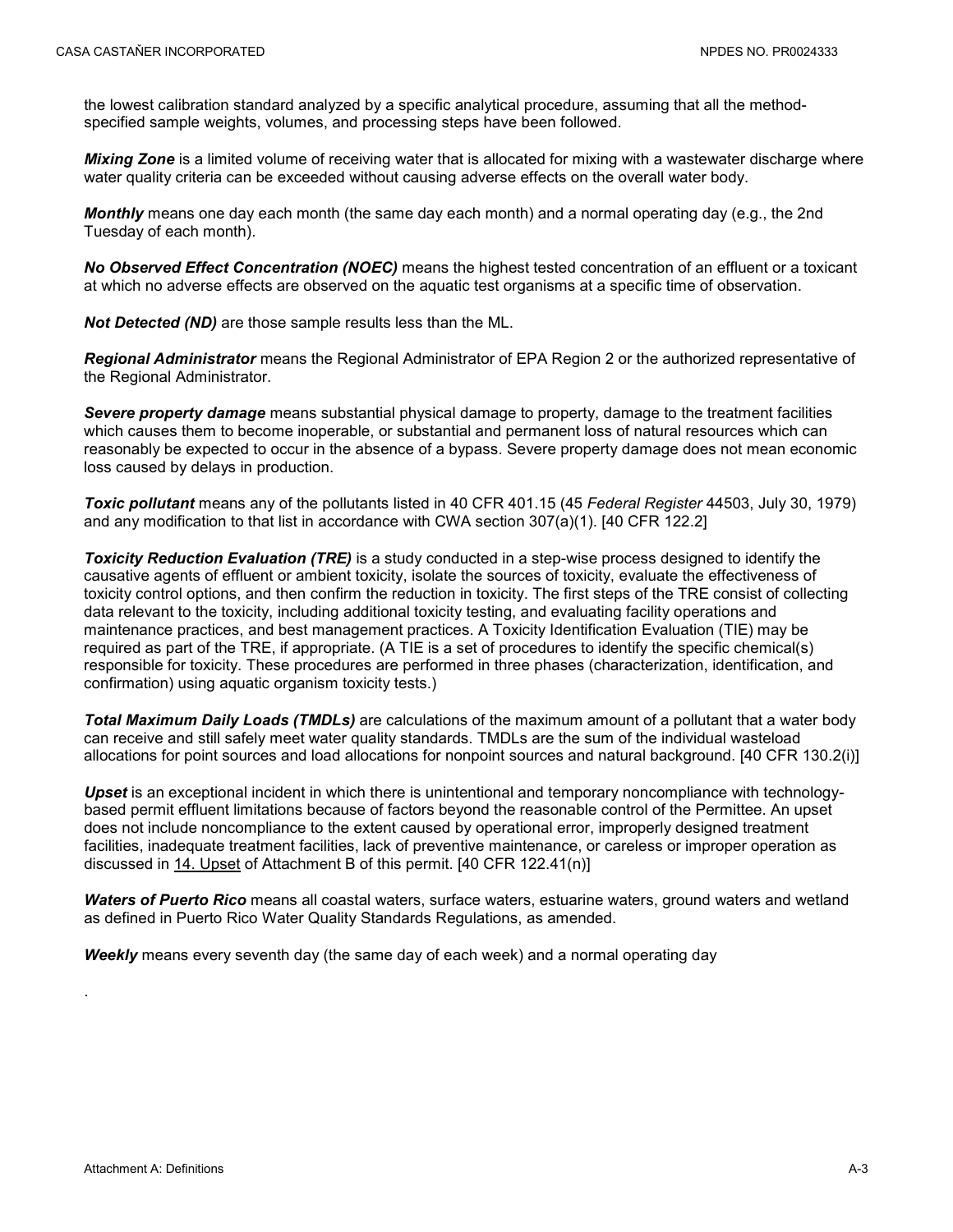# <span id="page-18-0"></span>**ATTACHMENT B: STANDARD CONDITIONS**

General Conditions language in this attachment for sections 1 through 14, and 17 is based on the *Code of Federal Regulations* (CFR) published on **July 1, 2018**. Reference to provisions in the *United States Code* (U.S.C.) is based on the date of permit issuance.

| Section         | <b>Section Title</b>                           | Reference           |
|-----------------|------------------------------------------------|---------------------|
| $\mathbf 1$     | Duty to comply                                 | 40 CFR 122.41(a)    |
| $\mathbf{2}$    | Duty to reapply                                | 40 CFR 122.41(b)    |
| 3.              | Need to halt or reduce not a defense           | 40 CFR 122.41(c)    |
| $\mathbf{4}$    | Duty to mitigate                               | 40 CFR 122.41(d)    |
| 5.              | Proper operation and maintenance               | 40 CFR 122.41(e)    |
| 6.              | Permit actions                                 | 40 CFR 122.41(f)    |
| 7.              | Property rights                                | 40 CFR 122.41(g)    |
| 8.              | Duty to provide information                    | 40 CFR 122.41(h)    |
| 9.              | Inspection and entry                           | 40 CFR 122.41(i)    |
| 10.             | Monitoring and records                         | 40 CFR 122.41(j)    |
| 11 <sub>1</sub> | Signatory requirements                         | 40 CFR 122.41(k)    |
| 12 <sub>1</sub> | Reporting requirements                         | 40 CFR 122.41(I)    |
| 13.             | <b>Bypass</b>                                  | 40 CFR 122.41(m)    |
| 14 <sub>1</sub> | Upset                                          | 40 CFR 122.41(n)    |
| 15 <sub>1</sub> | Removed substances                             | 33 U.S.C. 1311      |
| 16.             | Oil and hazardous substance liability          | 33 U.S.C. 1321      |
| 17 <sub>1</sub> | Reopener clause for toxic effluent limitations | 40 CFR 122.44(b)(1) |
| 18.             | State laws                                     | 33 U.S.C. 1370      |
| 19.             | Availability of information                    | 33 U.S.C. 1318      |
| 20.             | Severability                                   |                     |

#### **Table of Regulatory References for General Conditions**

- 1. Duty to Comply [40 CFR 122.41(a)].
	- a. The Permittee shall comply with all conditions of this permit. Any permit noncompliance constitutes a violation of the Clean Water Act and is grounds for enforcement action; for permit termination, revocation and reissuance, or modification; or for denial of a permit renewal application.
	- b. The Permittee shall comply with effluent standards or prohibitions established under section 307(a) of the Clean Water Act for toxic pollutants and with standards for sewage sludge use or disposal established under section 405(d) of the Clean Water Act within the time provided in the regulations that establish these standards or prohibitions or standards for sewage sludge use or disposal, even if the permit has not yet been modified to incorporate the requirement.
	- c. The Clean Water Act provides that any person who violates sections 301, 302, 306, 307, 308, 318 or 405 of the Clean Water Act, or any permit condition or limitation implementing any such sections in a permit issued under section 402, or any requirement imposed in a pretreatment program approved under sections 402(a)(3) or 402(b)(8) of the Clean Water Act, is subject to a civil penalty not to exceed \$25,000 per day for each violation (as amended by the Penalty Inflation Adjustment Rule at 40 CFR Part 19).
	- d. The Clean Water Act provides that any person who negligently violates sections 301, 302, 306, 307, 308, 318, or 405 of the Clean Water Act, or any permit condition or limitation implementing any such sections in a permit issued under section 402 of the Clean Water Act, or any requirement imposed in a pretreatment program approved under section 402(a)(3) or 402(b)(8) of the Clean Water Act, is subject to criminal penalties of not less than \$2,500 nor more than \$25,000 per day of violation, or imprisonment of not more than 1 year, or both. In the case of a second or subsequent conviction for a negligent violation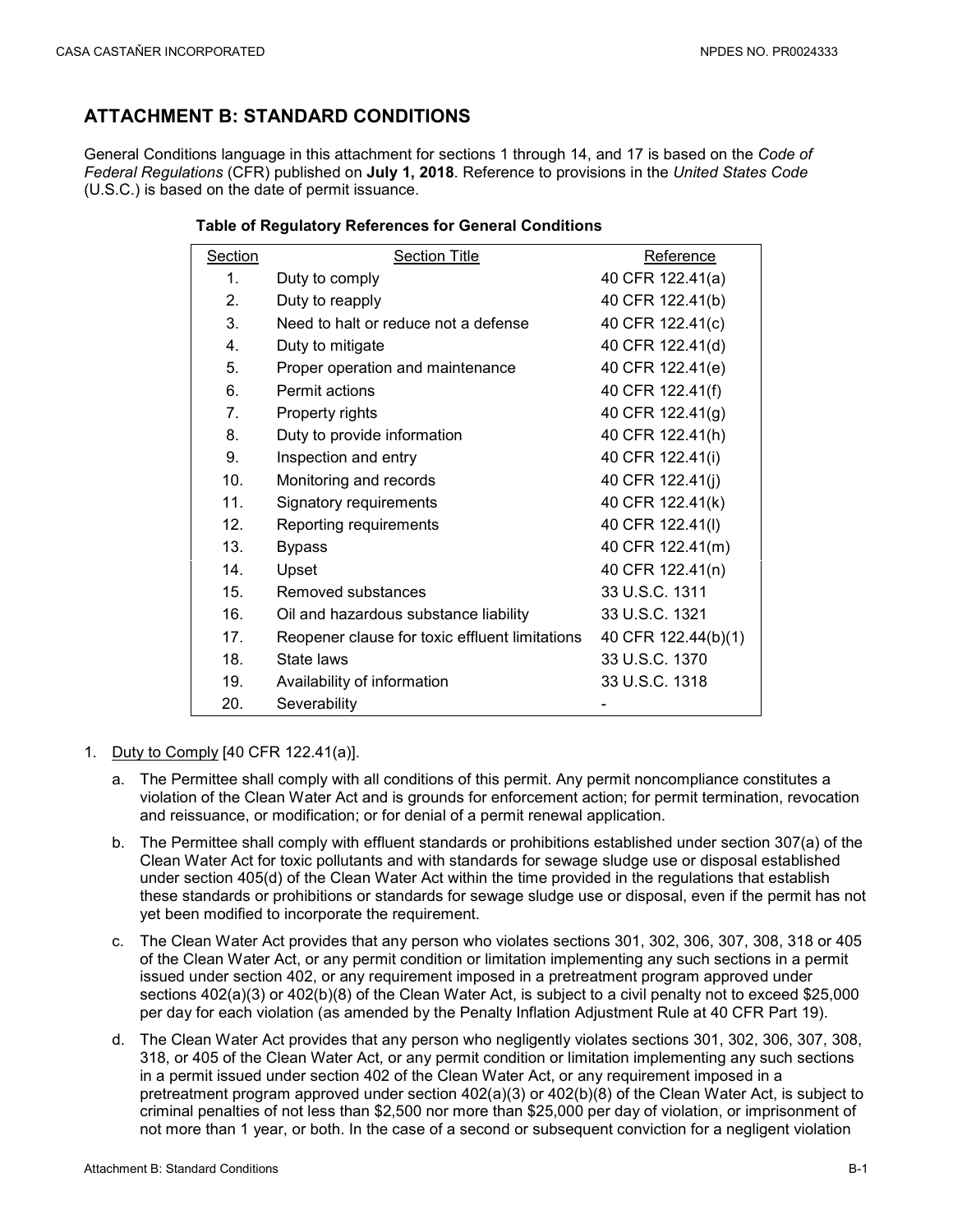of the Clean Water Act, a person shall be subject to criminal penalties of not more than \$50,000 per day of violation, or by imprisonment of not more than 2 years, or both.

- e. The Clean Water Act provides that any person who knowingly violates sections 301, 302, 306, 307, 308, 318, or 405 of the Clean Water Act, or any permit condition or limitation implementing any of such sections in a permit issued under section 402 of the Clean Water Act, or any requirement imposed in a pretreatment program approved under section 402(a)(3) or 402(b)(8) of the Clean Water Act, is subject to criminal penalties of not less than \$5,000 nor more than \$50,000 per day of violation, or imprisonment for not more than 3 years, or both. In the case of a second or subsequent conviction for a knowing violation of the Clean Water Act, a person shall be subject to criminal penalties of not more than \$100,000 per day of violation, or imprisonment of not more than 6 years, or both.
- f. Any person who knowingly violates sections 301, 302, 303, 306, 307, 308, 318 or 405 of the Clean Water Act, or any permit condition or limitation implementing any of such sections in a permit issued under section 402 of the Clean Water Act, and who knows at that time that he thereby places another person in imminent danger of death or serious bodily injury, shall, upon conviction, be subject to a fine of not more than \$250,000 or imprisonment of not more than 15 years, or both. A person which is an organization, as defined at 33 U.S.C. 309(c)(3)(B)(iii), shall, upon conviction be subject to a fine of not more than \$1,000,000. In the case of a second or subsequent conviction for a knowing endangerment violation of the Clean Water Act, the maximum punishment shall be doubled with respect to both fine and imprisonment.
- g. Any person who knowingly makes any false material statement, representation, or certification in any application, record, report, plan, or other document filed or required to be maintained under the Clean Water Act or who knowingly falsifies, tampers with, or renders inaccurate any monitoring device or method required to be maintained under this chapter, shall upon conviction, be punished by a fine of not more than \$10,000, or imprisonment for not more than 2 years, or both. In the case of a second or subsequent conviction, under this paragraph, punishment shall be by a fine of not more than \$20,000 per day of violation, or by imprisonment of not more than 4 years, or both.
- h. Any person may be assessed an administrative penalty by the Administrator for violating sections 301, 302, 306, 307, 308, 318 or 405 of this Act, or any permit condition or limitation implementing any of such sections in a permit issued under section 402 of this Act. Administrative penalties for Class I violations are not to exceed \$10,000 per violation (as amended by the Penalty Inflation Adjustment Rule at 40 CFR Part 19), with the maximum amount of any Class I penalty assessed not to exceed \$25,000 (as amended by the Penalty Inflation Adjustment Rule at 40 CFR Part 19). Penalties for Class II violations are not to exceed \$10,000 per day for each day during which the violation continues (as amended by the Penalty Inflation Adjustment Rule at 40 CFR Part 19), with the maximum amount of any Class II penalty not to exceed \$125,000 (as amended by the Penalty Inflation Adjustment Rule at 40 CFR Part 19).
- 2. Duty to Reapply [40 CFR 122.41(b)]. This permit and the authorization to discharge shall terminate on the expiration date indicated on the first page. In order to receive authorization to discharge after the expiration date of this permit, the Permittee shall apply for and obtain a new permit. If the permit issuing authority remains the EPA, the Permittee shall complete, sign, and submit an application to the Director no later than 180 days before the expiration date. All applications must be submitted to:

Javier Laureano, Director Clean Water Division U.S. Environmental Protection Agency, Region 2 290 Broadway, 24th Floor New York, NY 10007-1866 Attention: Clean Water Regulatory Branch

- 3. Need to Halt or Reduce not a Defense [40 CFR 122.41(c)]. It shall not be a defense for a Permittee in an enforcement action that it would have been necessary to halt or reduce the permitted activity in order to maintain compliance with the conditions of this permit.
- 4. Duty to Mitigate [40 CFR 122.41(d)]. The Permittee shall take all reasonable steps to minimize or prevent any discharge or sludge use or disposal in violation of this permit which has a reasonable likelihood of adversely affecting human health or the environment.
- 5. Proper operation and maintenance [40 CFR 122.41(e)]. The Permittee shall at all times properly operate and maintain all facilities and systems of treatment and control (and related appurtenances) which are installed or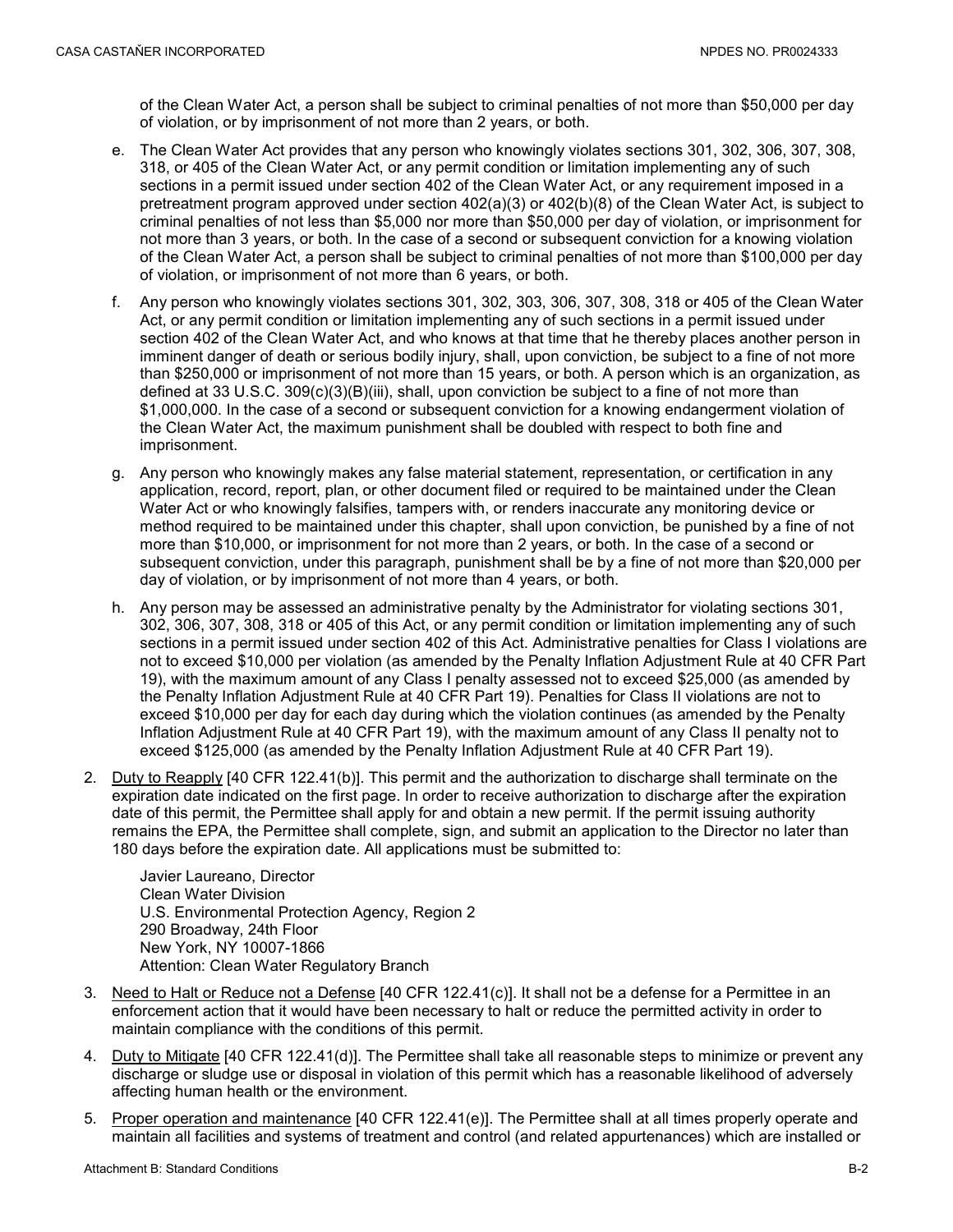used by the Permittee to achieve compliance with the conditions of this permit. Proper operation and maintenance also includes adequate laboratory controls and appropriate quality assurance procedures. This provision requires the operation of back up or auxiliary facilities or similar systems which are installed by a Permittee only when the operation is necessary to achieve compliance with the conditions of the permit.

- 6. Permit actions [40 CFR 122.41(f)]. This permit may be modified, revoked and reissued, or terminated during its term pursuant to 40 CFR Part 122, Subpart D. The filing of a request by the Permittee for a permit modification, revocation and reissuance, or termination, or a notification of planned changes or anticipated noncompliance does not stay any permit condition.
- 7. Property rights [40 CFR 122.41(g)]. This permit does not convey any property rights of any sort, or any exclusive privileges.
- 8. Duty to provide information [40 CFR 122.41(h)]. The Permittee shall furnish to the Director, within a reasonable time, any information which the Director may request to determine whether cause exists for modifying, revoking and reissuing, or terminating this permit, or to determine compliance with this permit. The Permittee shall also furnish to the Director, upon request, copies of records required to be kept by this permit.
- 9. Inspection and Entry [40 CFR 122.41(i)]. The Permittee shall allow the Director, or an authorized representative (including an authorized contractor acting as a representative of the Administrator), upon presentation of credentials and other documents as may be required by law, to:
	- a. Enter upon the Permittee's premises where a regulated facility or activity is located or conducted, or where records must be kept under the conditions of this permit;
	- b. Have access to and copy, at reasonable times, any records that must be kept under the conditions of this permit;
	- c. Inspect at reasonable times any facilities, equipment (including monitoring and control equipment), practices, or operations regulated or required under this permit; and
	- d. Sample or monitor at reasonable times, for the purposes of assuring permit compliance or as otherwise authorized by the Clean Water Act, any substances or parameters at any location.
- 10. Monitoring and records [40 CFR 122.41(j)].
	- a. Samples and measurements taken for the purpose of monitoring shall be representative of the monitored activity.
	- b. Except for records of monitoring information required by this permit related to the Permittee's sewage sludge use and disposal activities, which shall be retained for a period of at least five years (or longer as required by 40 CFR Part 503), the Permittee shall retain records of all monitoring information, including all calibration and maintenance records and all original strip chart recordings for continuous monitoring instrumentation, copies of all reports required by this permit, and records of all data used to complete the application for this permit, for a period of at least 3 years from the date of the sample, measurement report or application. This period may be extended by request of the Director at any time.
	- c. Records of monitoring information shall include:
		- 1) The date, exact place, and time of sampling or measurements;
		- 2) The individual(s) who performed the sampling or measurements;
		- 3) The date(s) analyses were performed;
		- 4) The individual(s) who performed the analyses;
		- 5) The analytical techniques or methods used; and
		- 6) The results of such analyses.
	- d. Monitoring must be conducted according to test procedures approved under 40 CFR Part 136 and any subsequent changes to the methods contained therein unless another method is required under 40 CFR subchapters N or O.
	- e. The Clean Water Act provides that any person who falsifies, tampers with, or knowingly renders inaccurate any monitoring device or method required to be maintained under this permit shall, upon conviction, be punished by a fine of not more than \$10,000, or by imprisonment for not more than 2 years,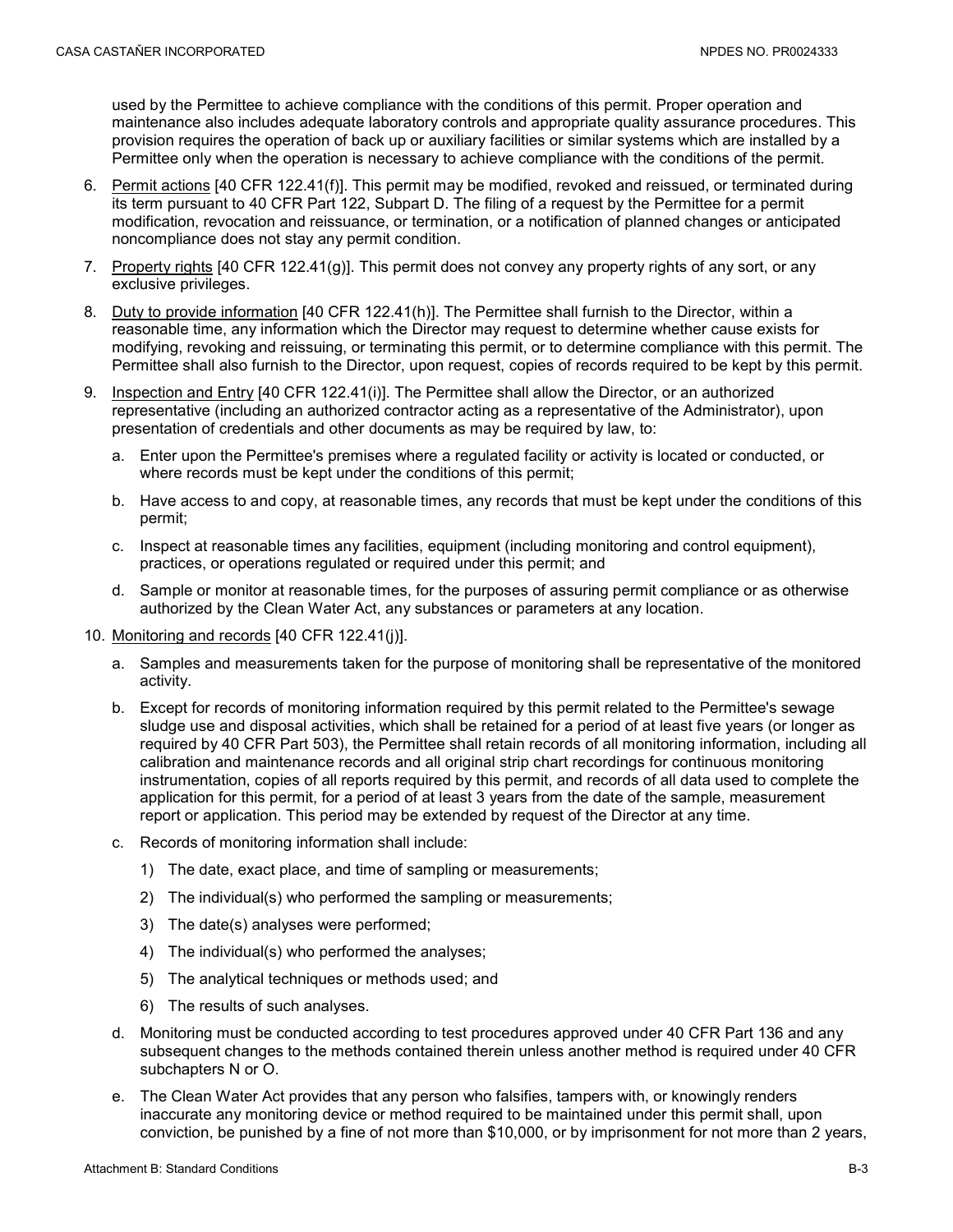or by both. If a conviction of a person is for a violation committed after a first conviction of such person under this paragraph, punishment is a fine of not more than \$20,000 per day of violation, or by imprisonment of not more than four years, or both. [See U.S.C. 1319(c)(4)].

- 11. Signatory requirements [40 CFR 122.41(k)]. All applications, reports, or information submitted to the Director shall be signed and certified. (See 40 CFR 122.22)
	- a. Applications. All permit applications shall be signed as follows:
		- 1) For a corporation. By a responsible corporate officer. For the purpose of this section, a responsible corporate officer means: (i) A president, secretary, treasurer, or vice-president of the corporation in charge of a principal business function, or any other person who performs similar policy- or decisionmaking functions for the corporation, or (ii) the manager of one or more manufacturing, production, or operating facilities, provided, the manager is authorized to make management decisions which govern the operation of the regulated facility including having the explicit or implicit duty of making major capital investment recommendations, and initiating and directing other comprehensive measures to assure long term environmental compliance with environmental laws and regulations; the manager can ensure that the necessary systems are established or actions taken to gather complete and accurate information for permit application requirements; and where authority to sign documents has been assigned or delegated to the manager in accordance with corporate procedures.

Note: EPA does not require specific assignments or delegations of authority to responsible corporate officers identified in 40 CFR 122.22(a)(1)(i). EPA will presume that these responsible corporate officers have the requisite authority to sign permit applications unless the corporation has notified the Director to the contrary. Corporate procedures governing authority to sign permit applications may provide for assignment or delegation to applicable corporate positions under 40 CFR 122.22(a)(1)(ii) rather than to specific individuals.

- 2) For a partnership or sole proprietorship. By a general partner or the proprietor, respectively; or
- 3) For a municipality, state, federal, or other public agency. By either a principal executive officer or ranking elected official. For purposes of this section, a principal executive officer of a federal agency includes: a) The chief executive officer of the agency, or b) a senior executive officer having responsibility for the overall operations of a principal geographic unit of the agency (e.g., Regional Administrators of EPA).
- b. All reports required by permits, and other information requested by the Director shall be signed by a person described in paragraph 11.a of Part II.B, or by a duly authorized representative of that person. A person is a duly authorized representative only if:
	- 1) The authorization is made in writing by a person described in paragraph 11.a;
	- 2) The authorization specifies either an individual or a position having responsibility for the overall operation of the regulated facility or activity such as the position of plant manager, operator of a well or a well field, superintendent, position of equivalent responsibility, or an individual or position having overall responsibility for environmental matters for the company, (A duly authorized representative may thus be either a named individual or any individual occupying a named position.) and,
	- 3) The written authorization is submitted to the Regional Administrator, U.S. Environmental Protection Agency, Region 2, 290 Broadway, New York, NY 10007-1866, Attention: Compliance Assistance Program Support Branch, and to EQB.
- c. Changes to authorization. If an authorization under paragraph 11.b of Part II.B is no longer accurate because a different individual or position has responsibility for the overall operation of the facility, a new authorization satisfying the requirements of paragraph 11.b of Part II.B must be submitted to the Director prior to or together with any reports, information, or applications to be signed by an authorized representative.
- d. Certification. Any person signing a document under paragraph 11.a or 11.b of Part II.B shall make the following certification:

I certify under penalty of law that this document and all attachments were prepared under my direction or supervision in accordance with a system designed to assure that qualified personnel properly gather and evaluate the information submitted. Based on my inquiry of the person or persons who manage the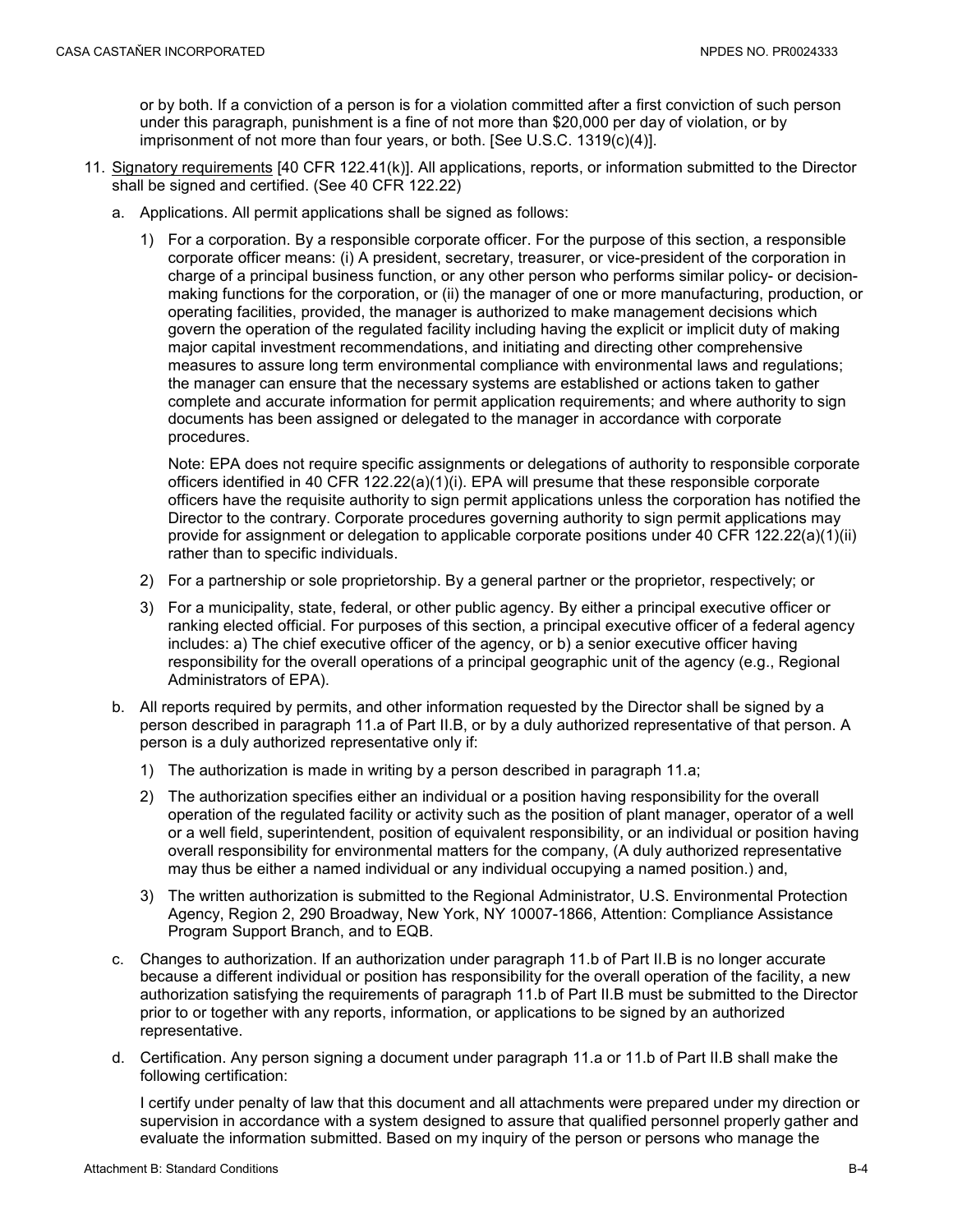system, or those persons directly responsible for gathering the information, the information submitted is, to the best of my knowledge and belief, true, accurate, and complete. I am aware that there are significant penalties for submitting false information, including the possibility of fine and imprisonment for knowing violations.

- e. The Clean Water Act provides that any person who knowingly makes any false material statement, representation, or certification in any record or other document submitted or required to be maintained under this permit, including monitoring reports or reports of compliance or noncompliance shall, upon conviction, be punished by a fine of not more than \$10,000 per violation, or by imprisonment for not more than 6 months per violation, or by imprisonment for not more than 6 months per violation, or by both. If a conviction is for a violation committed after a first conviction of such person under this paragraph, punishment shall be by a fine of not more than \$20,000 per day of violation, or by imprisonment of not more than four years, or both. (See CWA section 309.c.4).
- 12. Reporting Requirements [40 CFR 122.41(l)].
	- a. Planned changes. The Permittee shall give notice to the Director as soon as possible of any planned physical alterations or additions to the permitted facility. Notice is required only when:
		- 1) The alteration or addition to a permitted facility may meet one of the criteria for determining whether a facility is a new source in 40 CFR 122.29(b);
		- 2) The alteration or addition could significantly change the nature or increase the quantity of pollutants discharged. This notification applies to pollutants which are subject neither to effluent limitations in the permit, nor to notification requirements under paragraph 4.a of Part I.B (40 CFR 122.42(a)(1)); or
		- 3) The alteration or addition results in a significant change in the Permittee's sludge use or disposal practices, and such alteration, addition, or change may justify the application of permit conditions that are different from or absent in the existing permit, including notification of additional use or disposal sites not reported during the permit application process or not reported pursuant to an approved land application plan.
	- b. Anticipated noncompliance. The Permittee shall give advance notice to the Director of any planned changes in the permitted facility or activity which may result in noncompliance with permit requirements.
	- c. Transfers. This permit is not transferable to any person except after notice to the Director. The Director may require modification or revocation and reissuance of the permit to change the name of the Permittee and incorporate such other requirements as may be necessary under the Clean Water Act. (See 40 CFR 122.61; in some cases, modification or revocation and reissuance is mandatory.)
	- d. Monitoring reports. Monitoring results shall be reported at the intervals specified in Part III of this permit.
		- 1) Monitoring results shall be reported on a Discharge Monitoring Report (DMR) or forms provided or specified by the Director for reporting results of monitoring of sludge use or disposal practices.
		- 2) If the Permittee monitors any pollutant more frequently than required by the permit using test procedures approved under 40 CFR Part 136, or another method required for an industry-specific waste stream under 40 CFR subchapters N or O, the results of such monitoring shall be included in the calculation and reporting of the data submitted in the DMR or sludge reporting form specified by the Director.
		- 3) Calculations for all limitations which require averaging of measurements shall utilize an arithmetic mean unless otherwise specified by the Director in the permit.
	- e. Compliance Schedules. Reports of compliance or noncompliance with, or any progress reports on, interim and final requirements contained in any compliance schedule of this permit shall be submitted no later than 14 days following each schedule date.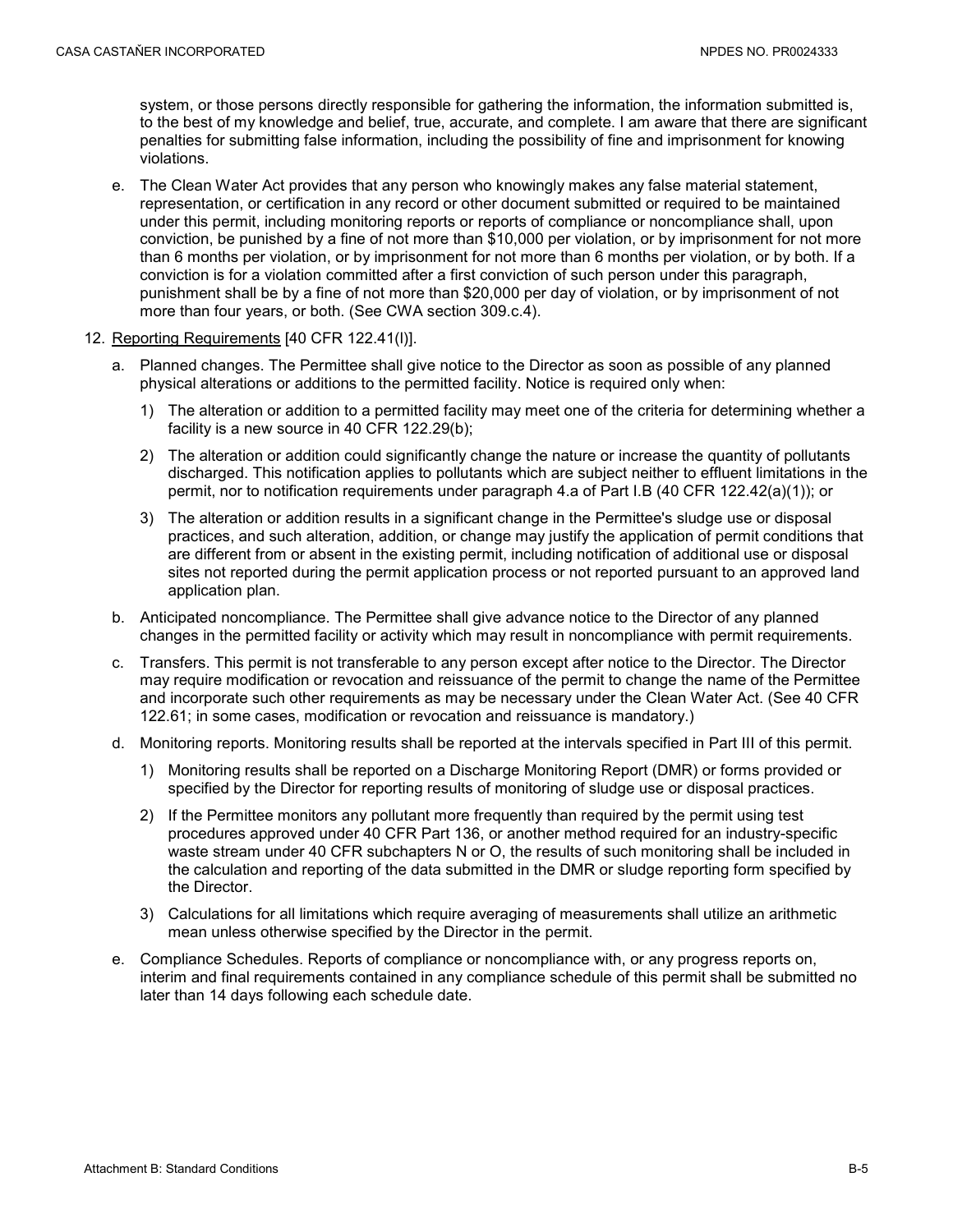- f. Twenty-four hour reporting.
	- 1) The Permittee shall report any noncompliance which may endanger health or the environment. Any information shall be provided orally within 24 hours from the time the Permittee becomes aware of the circumstances to EPA Region 2, Caribbean Environmental Protection Division at (787) 977-5870 and State Director. A written submission shall also be provided within 5 days of the time the Permittee becomes aware of the circumstances. The written submission shall contain a description of the noncompliance and its cause; the period of noncompliance, including exact dates and times, and if the noncompliance has not been corrected, the anticipated time it is expected to continue; and steps taken or planned to reduce, eliminate, and prevent reoccurrence of the noncompliance.
	- 2) The following shall be included as information which must be reported within 24 hours under this paragraph.
		- a) Any unanticipated bypass (see 13 below) which exceeds any effluent limitation in the permit. [See 40 CFR 122.41(g)].
		- b) Any upset (see 14 below) which exceeds any effluent limitation in the permit.
		- c) Violation of a maximum daily discharge limitation for any of the pollutants listed by the Director in the permit to be reported within 24 hours. (See 40 CFR 122.44(g)).
	- 3) The Director may waive the written report on a case by case basis for reports under paragraph 12.f.(2) of Part II.B if the oral report has been received within 24 hours.
- g. Other noncompliance. The Permittee shall report all instances of noncompliance not reported under paragraphs 12.d, e, and f of Part II.B, at the time the monitoring reports are submitted. The reports shall contain the information listed in paragraph 12.f of Part II.B.
- h. Other information. Where the Permittee becomes aware that it failed to submit any relevant facts in a permit application, or submitted incorrect information in a permit application or in any report to the Director, it shall promptly submit such facts or information.
- 13. Bypass [40 CFR 122.41(m)].
	- a. Bypass not exceeding limitations. The Permittee may allow any bypass to occur which does not cause effluent limitations to be exceeded, but only if it also is for essential maintenance to assure efficient operation. These bypasses are not subject to the provisions of paragraphs 13.b. and 13.c of Part II.B.
	- b. Notice.
		- 1) Anticipated bypass. If the Permittee knows in advance of the need for a bypass, it shall submit prior notice, if possible at least ten days before the date of the bypass.
		- 2) Unanticipated bypass. The Permittee shall submit notice of an unanticipated bypass as required in paragraph 12.f of Part II.B (24-hour notice).
	- c. Prohibition of bypass.
		- 1) Bypass is prohibited, and the Director may take enforcement action against a Permittee for bypass, unless:
			- a) Bypass was unavoidable to prevent loss of life, personal injury, or severe property damage;
			- b) There were no feasible alternatives to the bypass, such as the use of auxiliary treatment facilities, retention of untreated wastes, or maintenance during normal periods of equipment downtime. This condition is not satisfied if adequate back up equipment should have been installed in the exercise of reasonable engineering judgment to prevent a bypass which occurred during normal periods of equipment downtime or preventive maintenance; and
			- c) The Permittee submitted notices as required under paragraph 13.b of Part II.B.
		- 2) The Director may approve an anticipated bypass, after considering its adverse effects, if the Director determines that it will meet the three conditions listed above in paragraph 13.b.(1) of Part II.B.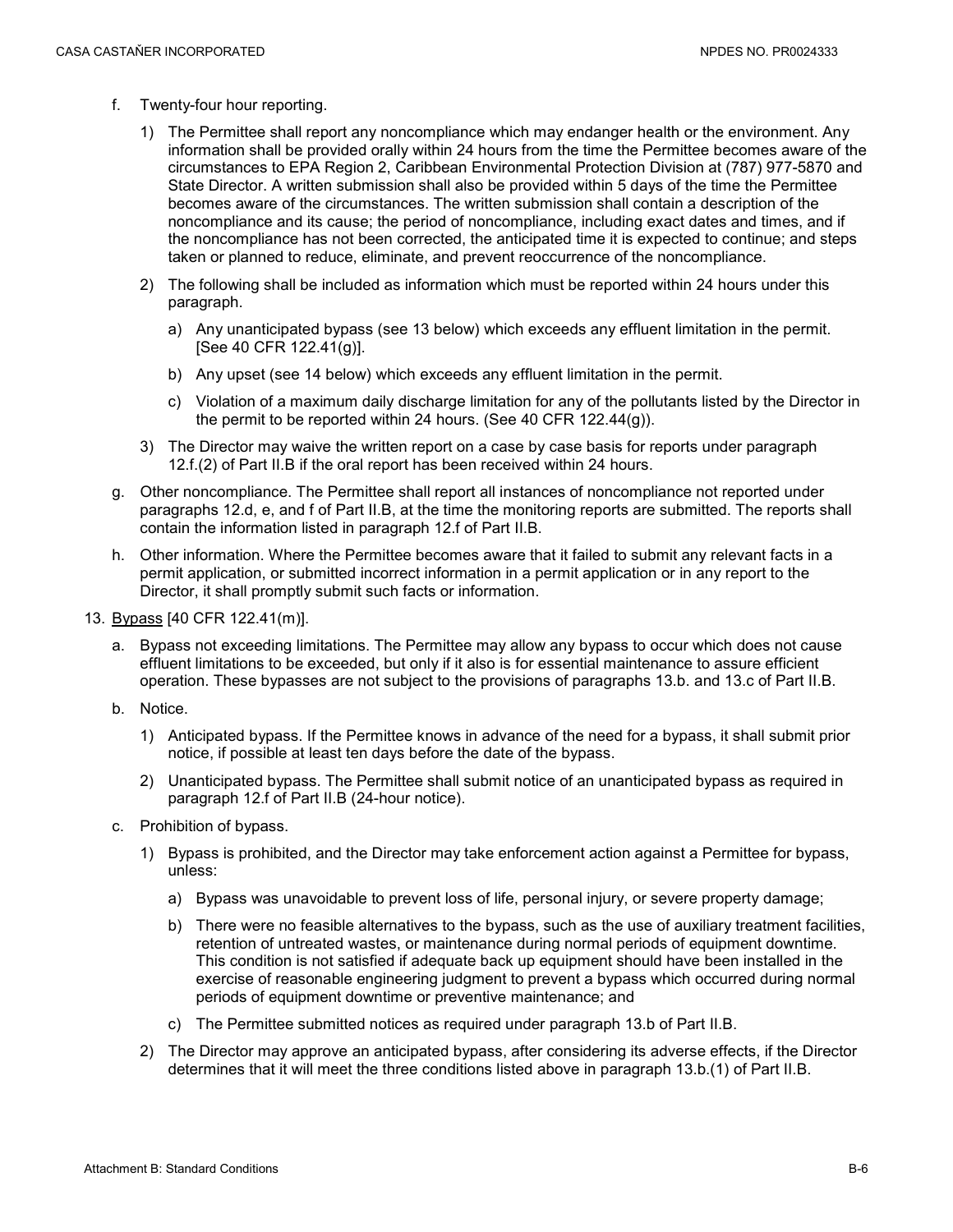- 14. Upset [40 CFR 122.41(n)].
	- a. Effect of an upset. An upset constitutes an affirmative defense to an action brought for noncompliance with such technology-based permit effluent limitations if the requirements of paragraph 14.(b) of Part II.B are met. No determination made during administrative review of claims that noncompliance was caused by upset, and before an action for noncompliance, is final administrative action subject to judicial review.
	- b. Conditions necessary for a demonstration of upset. A Permittee who wishes to establish the affirmative defense of upset shall demonstrate, through properly signed, contemporaneous operating logs, or other relevant evidence that:
		- 1) An upset occurred and that the Permittee can identify the cause(s) of the upset;
		- 2) The permitted facility was at the time being properly operated;
		- 3) The Permittee submitted notice of the upset as required in paragraph 12.f.(2)(b) of Part II.B (24 hour notice); and
		- 4) The Permittee complied with any remedial measures required under paragraph 4 of Part II.B (duty to mitigate).
	- c. Burden of proof. In any enforcement proceeding the Permittee seeking to establish the occurrence of an upset has the burden of proof.
- 15. Removed substances (33 U.S.C. 1311). Pursuant to section 301 of the Clean Water Act, solids, sludges, filter backwash or other pollutants removed in the course of treatment or control of wastewaters and/or the treatment of intake waters shall be disposed of in a manner such as to prevent any pollutant from such materials from entering navigable waters. The following data shall be reported together with the monitoring data required in paragraph 2 of Part I.B:
	- a. The sources of the materials to be disposed of;
	- b. The approximate volumes and weights;
	- c. The method by which they were removed and transported; and
	- d. Their final disposal locations.
- 16. Oil and hazardous substance liability (33 U.S.C. 1321). The imposition of responsibilities upon, or the institution of any legal action against the Permittee under CWA section 311 shall be in conformance with regulations promulgated pursuant to Section 311 to discharges from facilities with NPDES permits.
- 17. Reopener clause for toxic effluent limitations [40 CFR 122.44(B)(1)]. Other effluent limitations and standards under CWA sections 301, 302, 303, 307, 318 and 405. If any applicable toxic effluent standard or prohibition (including any schedule of compliance specified in such effluent standard or prohibition) is promulgated under CWA section 307(a) for a toxic pollutant and that standard or prohibition is more stringent than any limitation on the pollutant in the permit, the Director shall institute proceedings under these regulations to modify or revoke and reissue the permit to conform to the toxic effluent standard or prohibition. See also 40 CFR 122.41(a).
- 18. State laws (33 U.S.C. 1370). Nothing in this permit shall be construed to preclude the institution of any legal action or relieve the Permittee from any responsibilities, liabilities, or penalties established pursuant to any applicable state law or regulation under authority preserved by CWA section 510. The issuance of this permit does not preempt any duty to obtain state or local assent required by law for the discharge.
- 19. Availability of information (33 U.S.C. 1318). (CWA section 308)
	- a. NPDES permits, effluent data, and information required by NPDES application forms provided by the Director under 40 CFR 122.21 (including information submitted on the forms themselves and any attachments used to supply information required by the forms) shall be available for public inspection at the offices of the Regional Administrator and State Director.
	- b. In addition to the information set forth in subsection a., any other information submitted to EPA in accordance with the conditions of this permit shall be made available to the public without further notice unless a claim of business confidentiality is asserted at the time of submission in accordance with the procedures in 40 CFR Part 2 (Public Information).